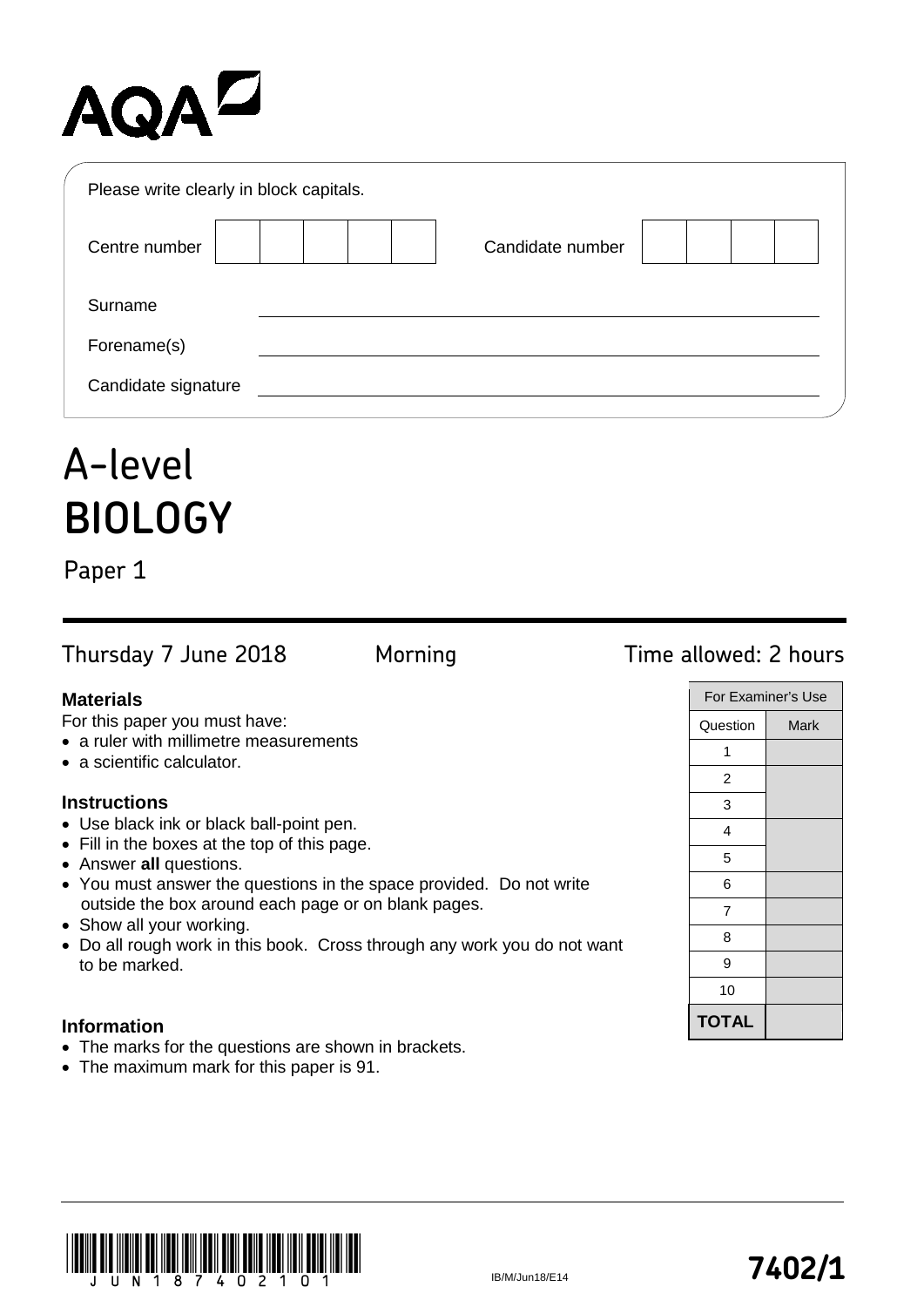

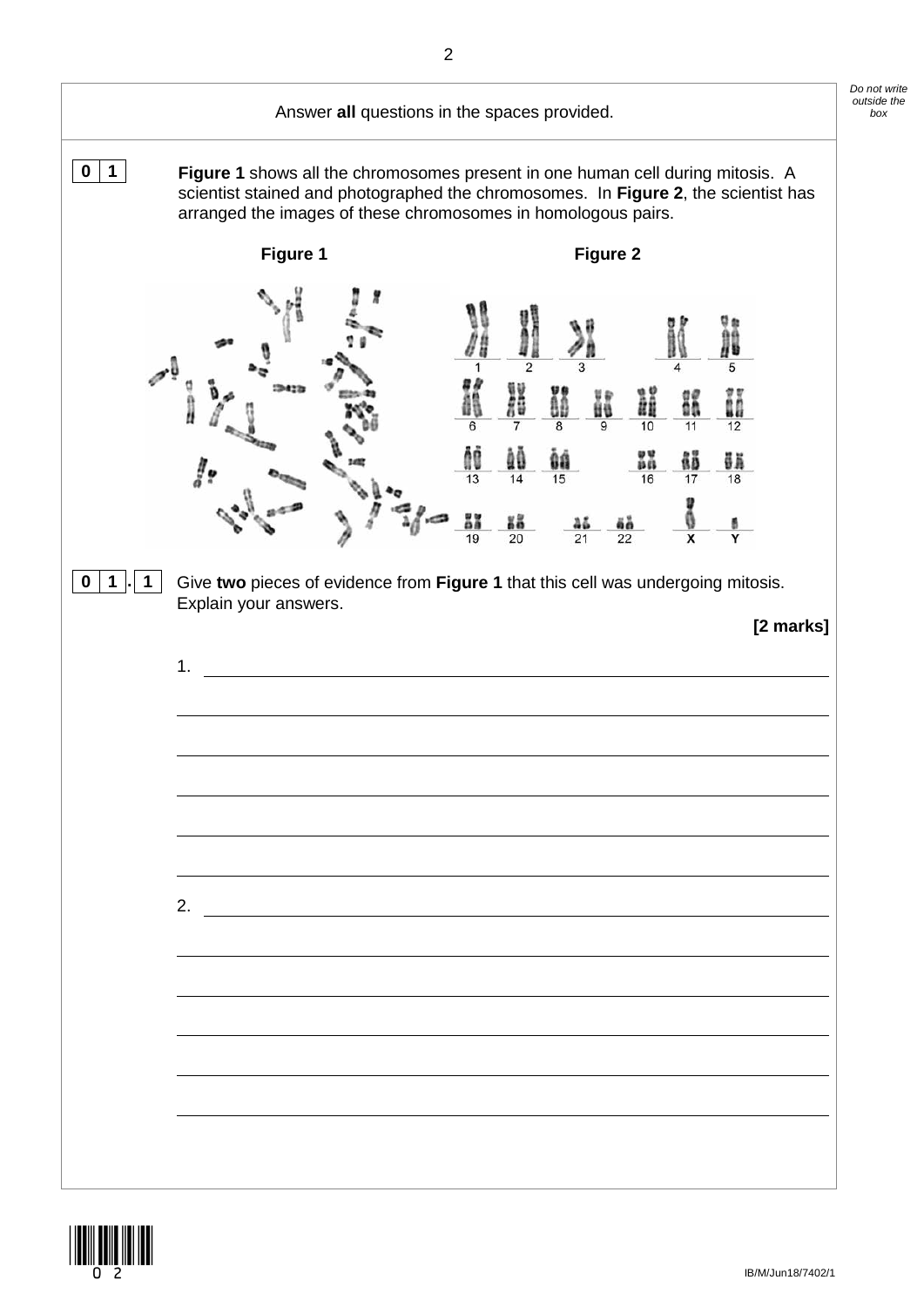| $\mathbf 0$<br>$\mathbf{2}$<br>$\mathbf{1}$ | Tick $(\checkmark)$ one box that gives the name of the stage of mitosis shown in Figure 1.<br>$[1$ mark]                                                                                                                                                                                                                                               | Do not write<br>outside the<br>box |
|---------------------------------------------|--------------------------------------------------------------------------------------------------------------------------------------------------------------------------------------------------------------------------------------------------------------------------------------------------------------------------------------------------------|------------------------------------|
|                                             | Anaphase                                                                                                                                                                                                                                                                                                                                               |                                    |
|                                             | Interphase                                                                                                                                                                                                                                                                                                                                             |                                    |
|                                             | Prophase                                                                                                                                                                                                                                                                                                                                               |                                    |
|                                             | Telophase                                                                                                                                                                                                                                                                                                                                              |                                    |
| $\mathbf{3}$<br>0                           | When preparing the cells for observation the scientist placed them in a solution that<br>had a slightly higher (less negative) water potential than the cytoplasm. This did not<br>cause the cells to burst but moved the chromosomes further apart in order to reduce<br>the overlapping of the chromosomes when observed with an optical microscope. |                                    |
|                                             | Suggest how this procedure moved the chromosomes apart.<br>[2 marks]                                                                                                                                                                                                                                                                                   |                                    |
|                                             |                                                                                                                                                                                                                                                                                                                                                        |                                    |
|                                             |                                                                                                                                                                                                                                                                                                                                                        |                                    |
|                                             |                                                                                                                                                                                                                                                                                                                                                        |                                    |
|                                             |                                                                                                                                                                                                                                                                                                                                                        |                                    |
|                                             |                                                                                                                                                                                                                                                                                                                                                        |                                    |
|                                             |                                                                                                                                                                                                                                                                                                                                                        |                                    |
|                                             | Question 1 continues on the next page                                                                                                                                                                                                                                                                                                                  |                                    |
|                                             |                                                                                                                                                                                                                                                                                                                                                        |                                    |

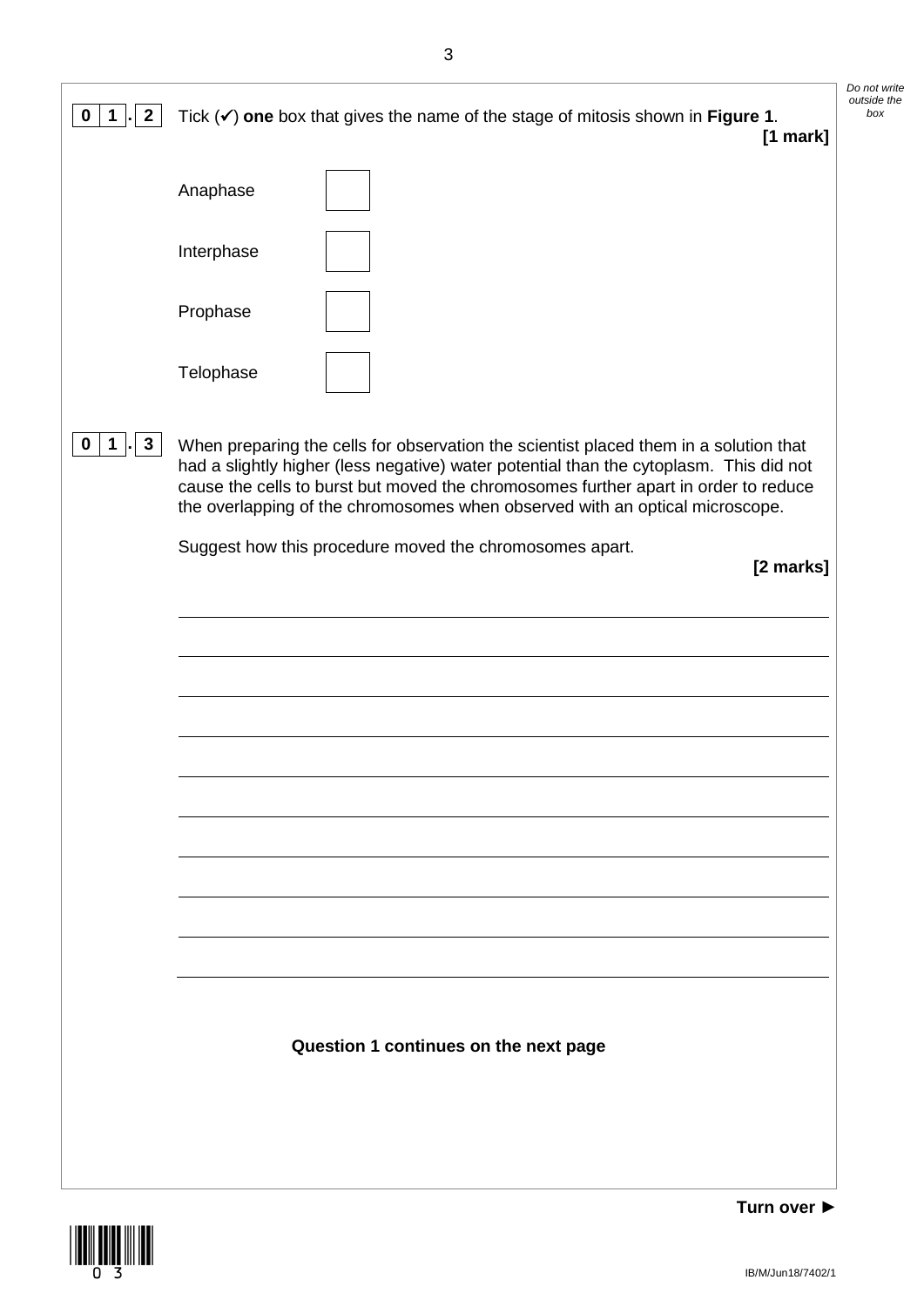|                      | Suggest one way the structure of the chromosome could differ along its length to                                       |
|----------------------|------------------------------------------------------------------------------------------------------------------------|
|                      | result in the stain binding more in some areas.<br>[1 mark]                                                            |
|                      |                                                                                                                        |
|                      |                                                                                                                        |
|                      |                                                                                                                        |
| $5\phantom{.0}$<br>1 | In Figure 2 the chromosomes are arranged in homologous pairs.                                                          |
|                      | What is a homologous pair of chromosomes?<br>[1 mark]                                                                  |
|                      |                                                                                                                        |
|                      |                                                                                                                        |
|                      |                                                                                                                        |
|                      |                                                                                                                        |
| 6<br>$\mathbf 1$     | Give two ways in which the arrangement of prokaryotic DNA is different from the                                        |
| $\mathbf 0$          | arrangement of the human DNA in Figure 1.<br>[2 marks]                                                                 |
|                      |                                                                                                                        |
|                      |                                                                                                                        |
|                      |                                                                                                                        |
|                      | 2. $\qquad \qquad$                                                                                                     |
|                      | <u> 1989 - Johann Stoff, deutscher Stoffen und der Stoffen und der Stoffen und der Stoffen und der Stoffen und der</u> |

 $\frac{1}{2}$ 

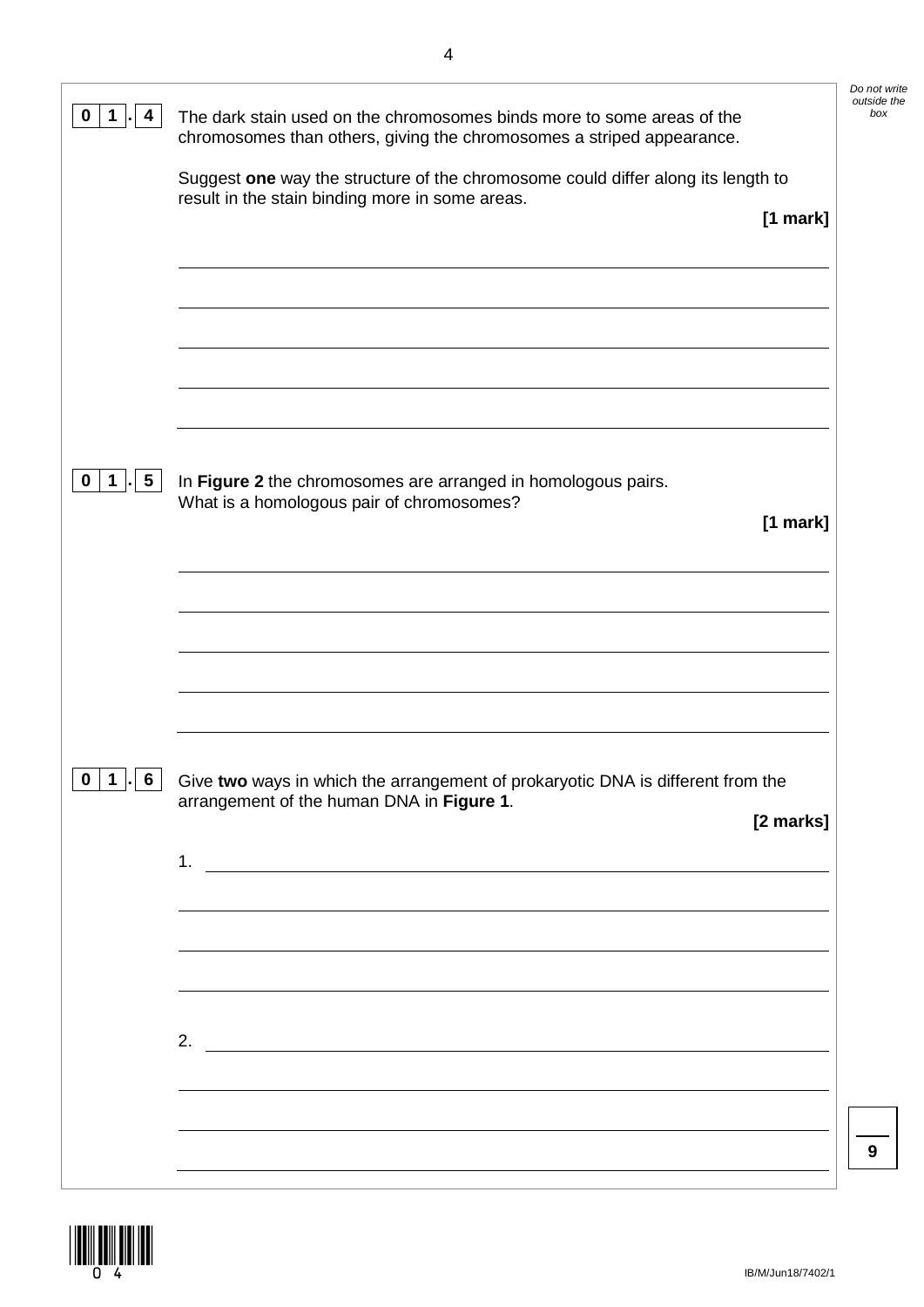



IB/M/Jun18/7402/1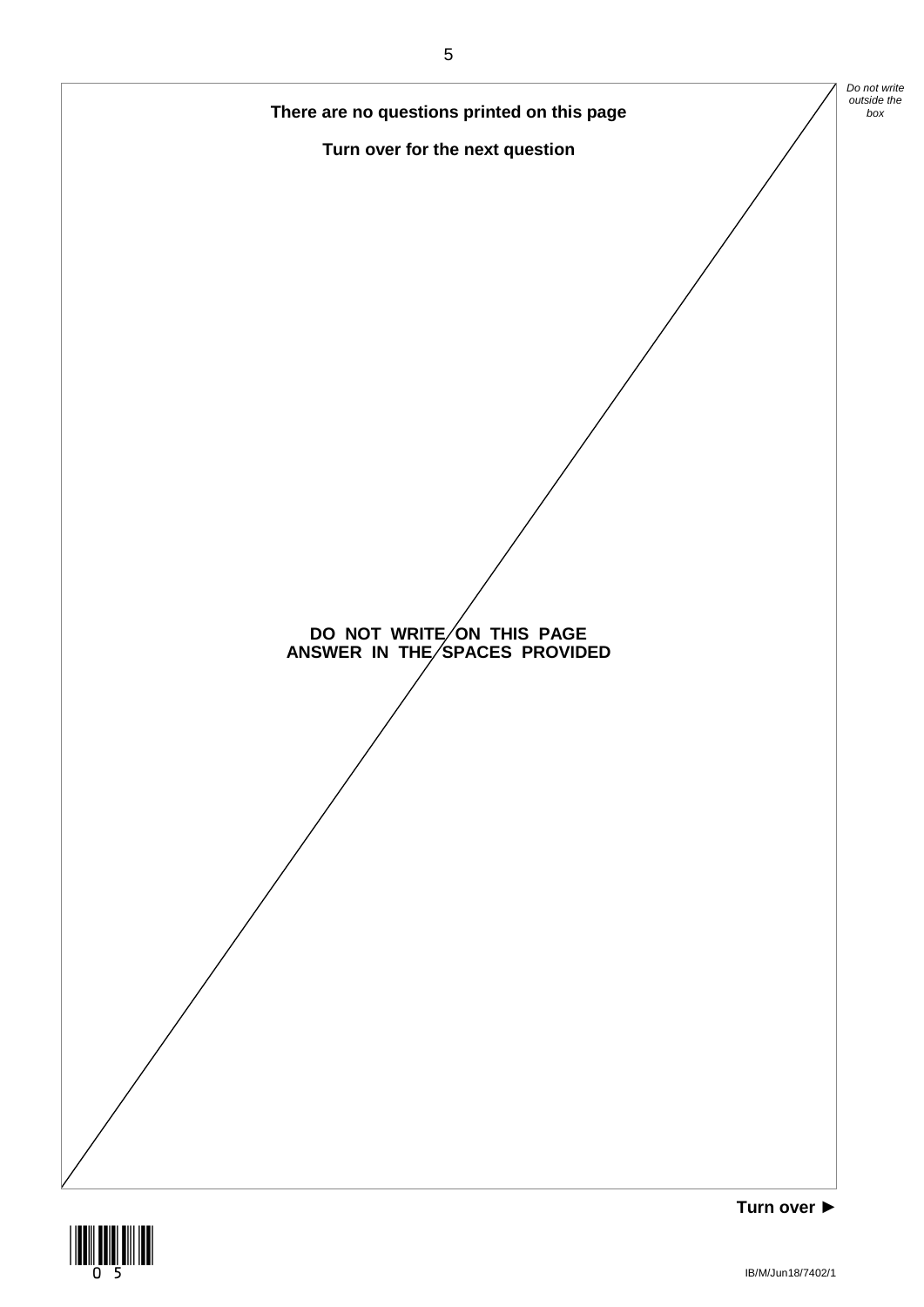





*Do not write*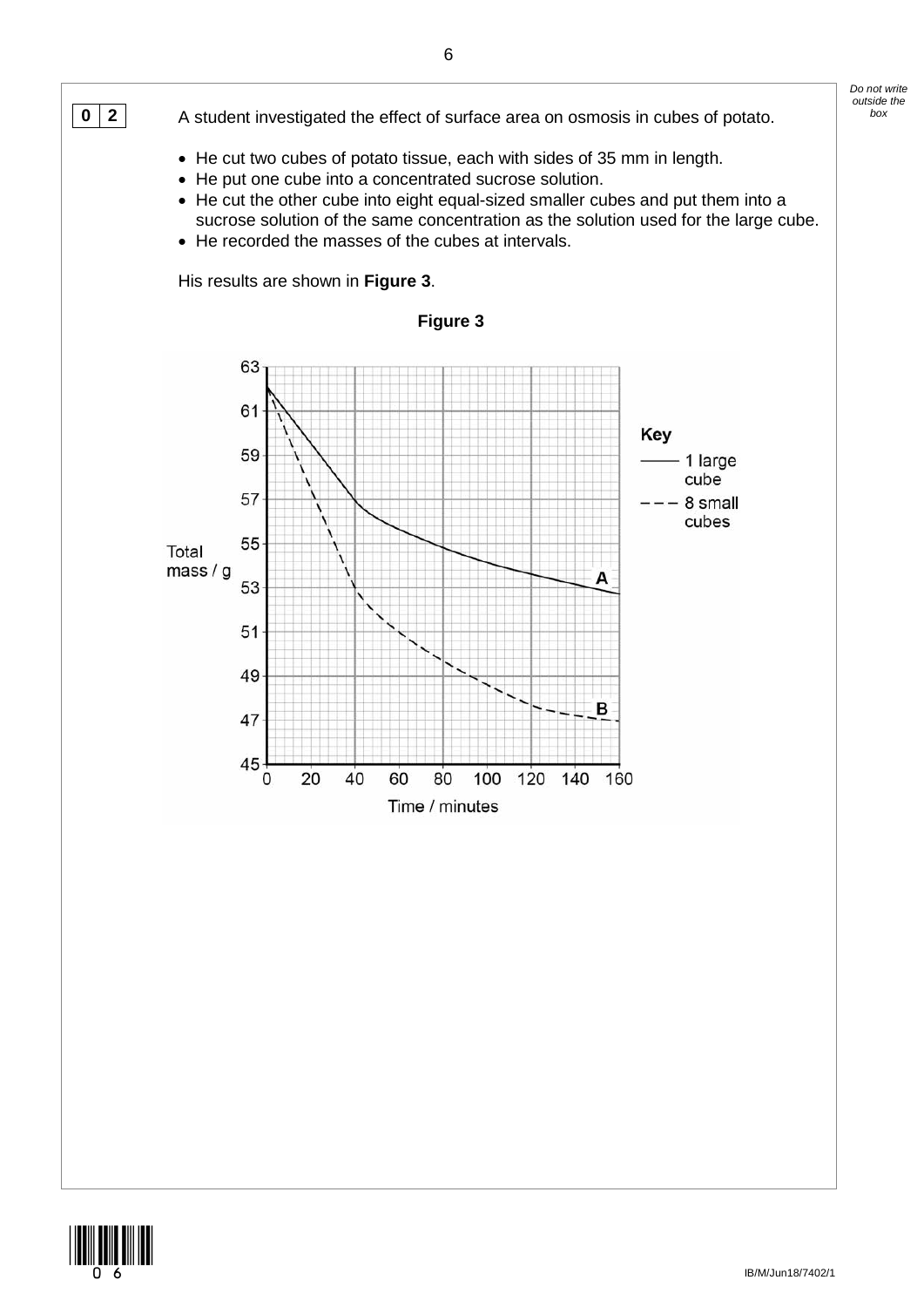| $2$  .  1<br>$\mathbf 0$ | Describe the method the student would have used to obtain the results in Figure 3.<br>Start after all of the cubes of potato have been cut. Also consider variables he should<br>have controlled. | Do not write<br>outside the<br>box |
|--------------------------|---------------------------------------------------------------------------------------------------------------------------------------------------------------------------------------------------|------------------------------------|
|                          | [3 marks]                                                                                                                                                                                         |                                    |
|                          |                                                                                                                                                                                                   |                                    |
|                          |                                                                                                                                                                                                   |                                    |
|                          |                                                                                                                                                                                                   |                                    |
|                          |                                                                                                                                                                                                   |                                    |
|                          |                                                                                                                                                                                                   |                                    |
|                          |                                                                                                                                                                                                   |                                    |
|                          |                                                                                                                                                                                                   |                                    |
|                          |                                                                                                                                                                                                   |                                    |
|                          |                                                                                                                                                                                                   |                                    |
|                          |                                                                                                                                                                                                   |                                    |
|                          |                                                                                                                                                                                                   |                                    |
|                          |                                                                                                                                                                                                   |                                    |
|                          |                                                                                                                                                                                                   |                                    |
|                          |                                                                                                                                                                                                   |                                    |
|                          |                                                                                                                                                                                                   |                                    |
|                          | Question 2 continues on the next page                                                                                                                                                             |                                    |
|                          |                                                                                                                                                                                                   |                                    |

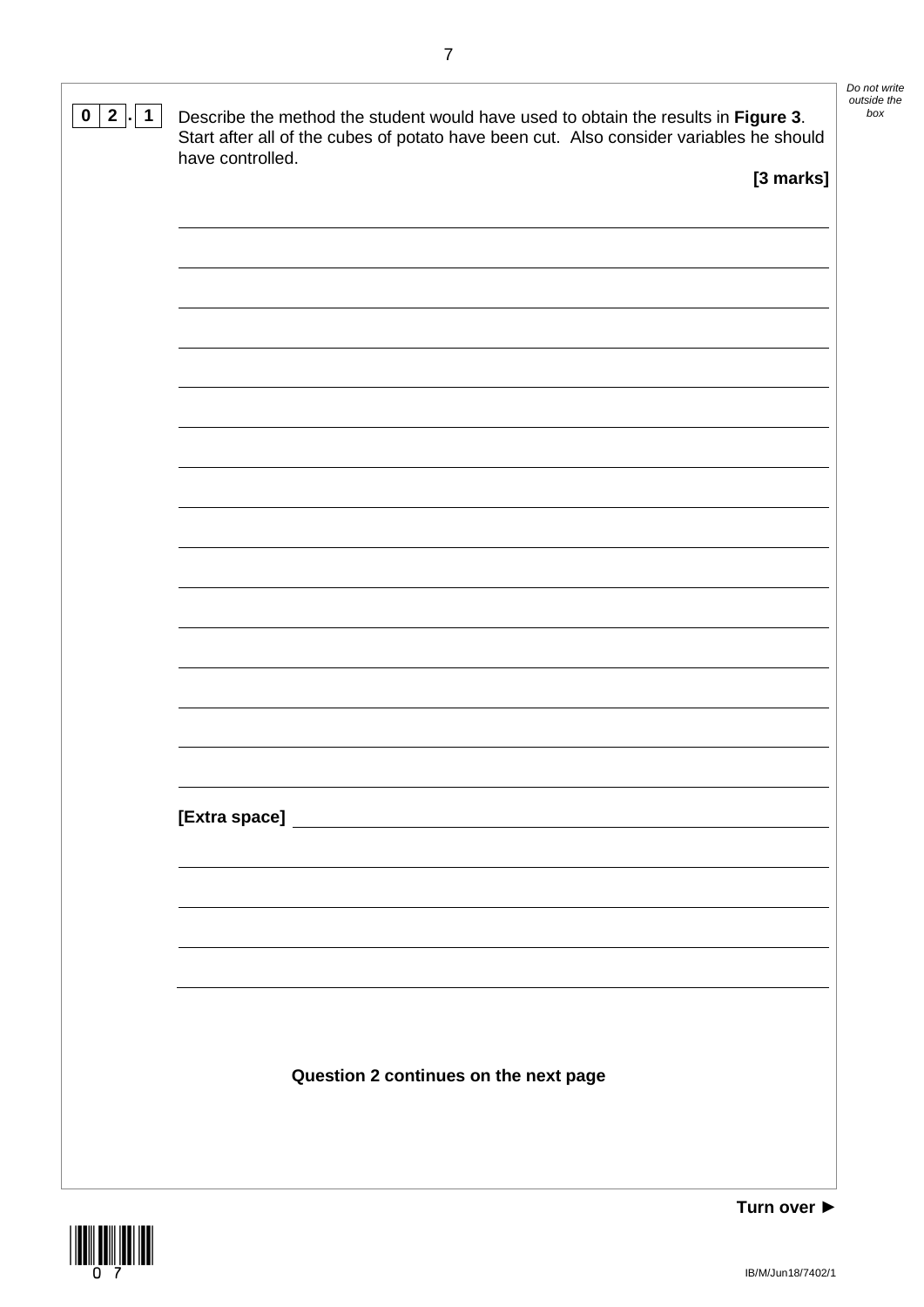| $\mathbf{2}$<br>$\mathbf{2}$<br>0 | The loss in mass shown in Figure 3 is due to osmosis. The rate of osmosis between<br>0 and 40 minutes is faster in B (the eight small cubes) than in A (single large cube). | Do not write<br>outside the<br>box |
|-----------------------------------|-----------------------------------------------------------------------------------------------------------------------------------------------------------------------------|------------------------------------|
|                                   | Is the rate of osmosis per mm <sup>2</sup> per minute different between A and B during this time?<br>Use appropriate calculations to support your answer.<br>[3 marks]      |                                    |
|                                   |                                                                                                                                                                             |                                    |
|                                   |                                                                                                                                                                             |                                    |
|                                   |                                                                                                                                                                             |                                    |
|                                   |                                                                                                                                                                             |                                    |
|                                   |                                                                                                                                                                             |                                    |
|                                   |                                                                                                                                                                             |                                    |
|                                   |                                                                                                                                                                             |                                    |
|                                   |                                                                                                                                                                             | 6                                  |
|                                   |                                                                                                                                                                             |                                    |

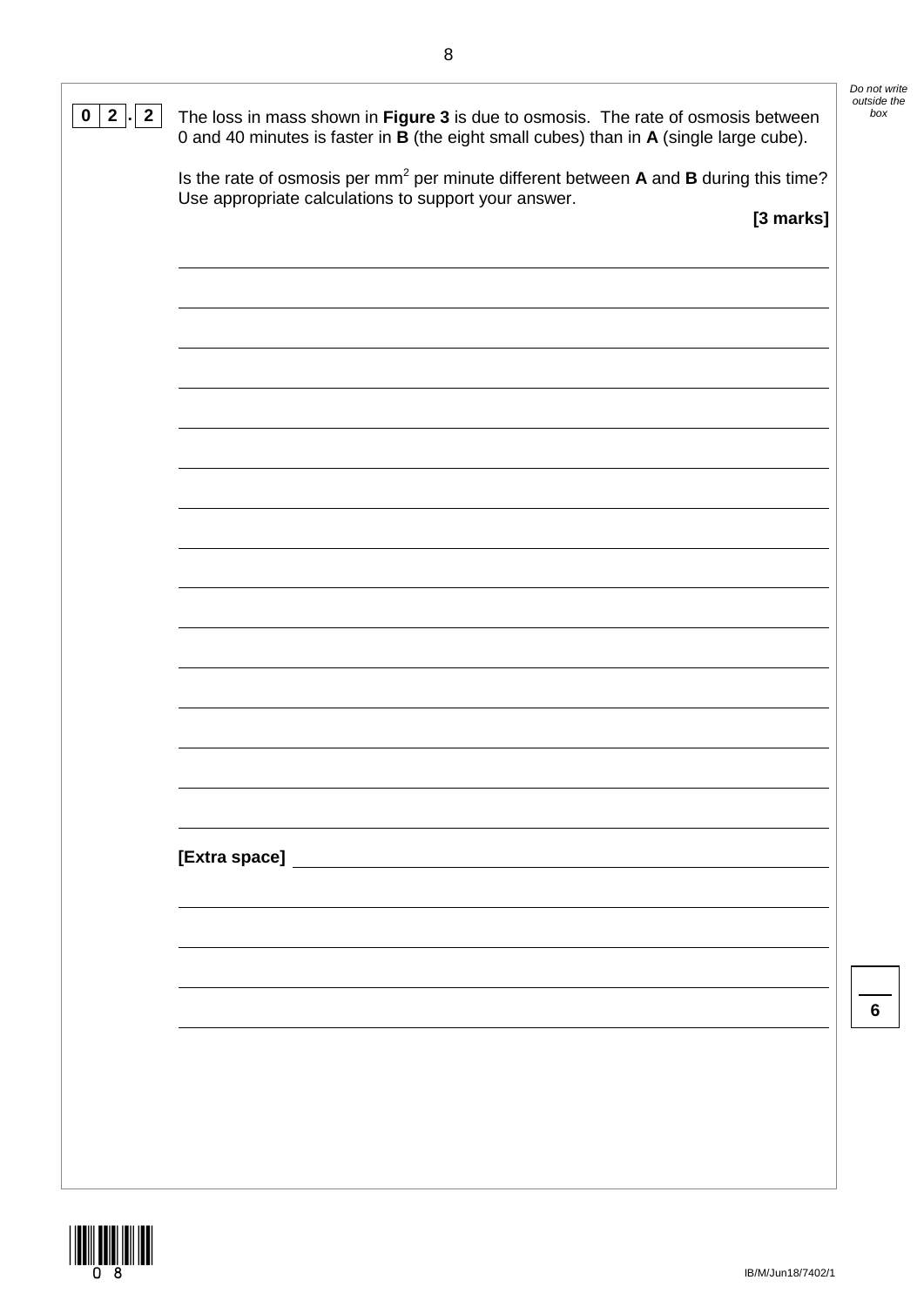

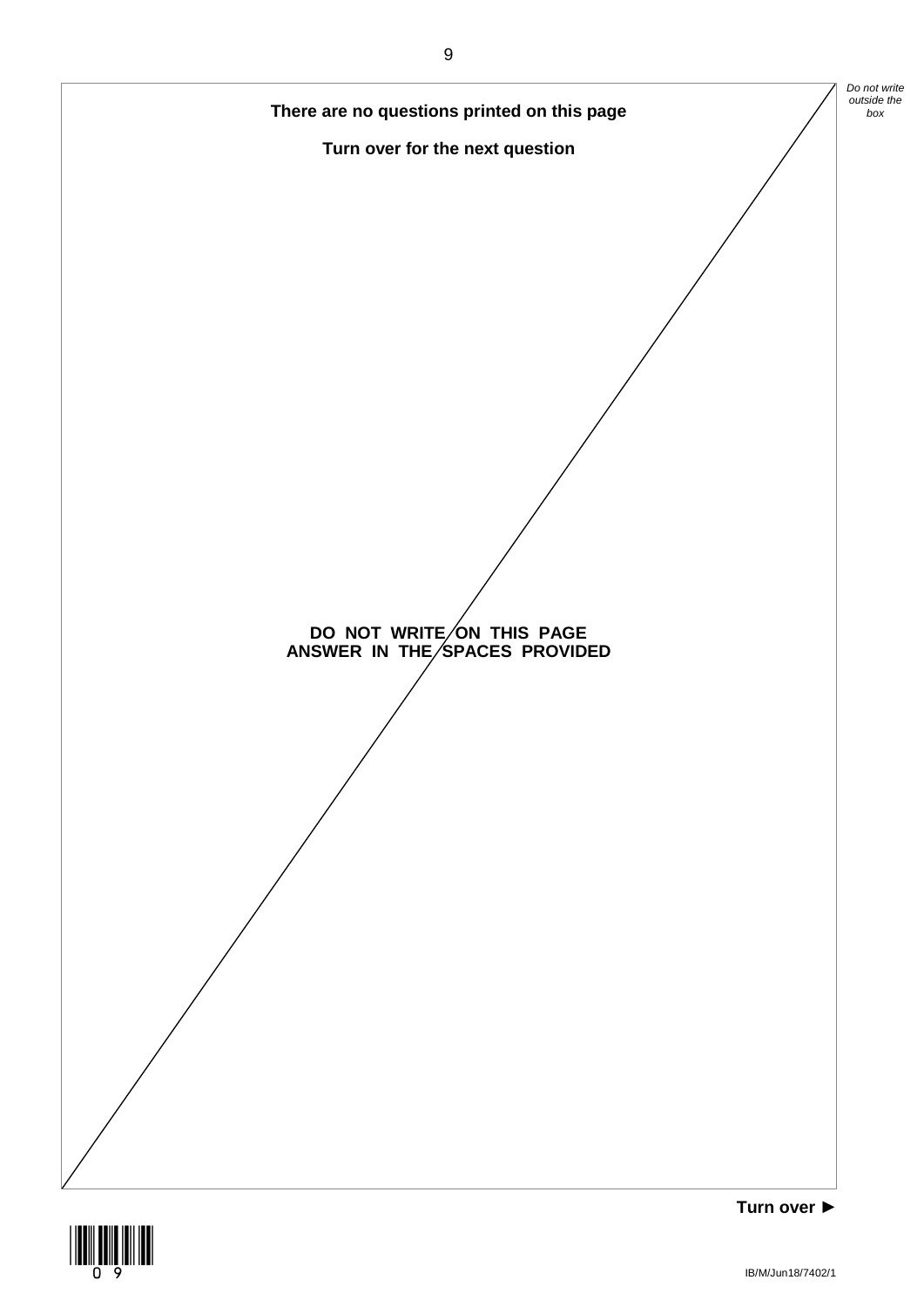

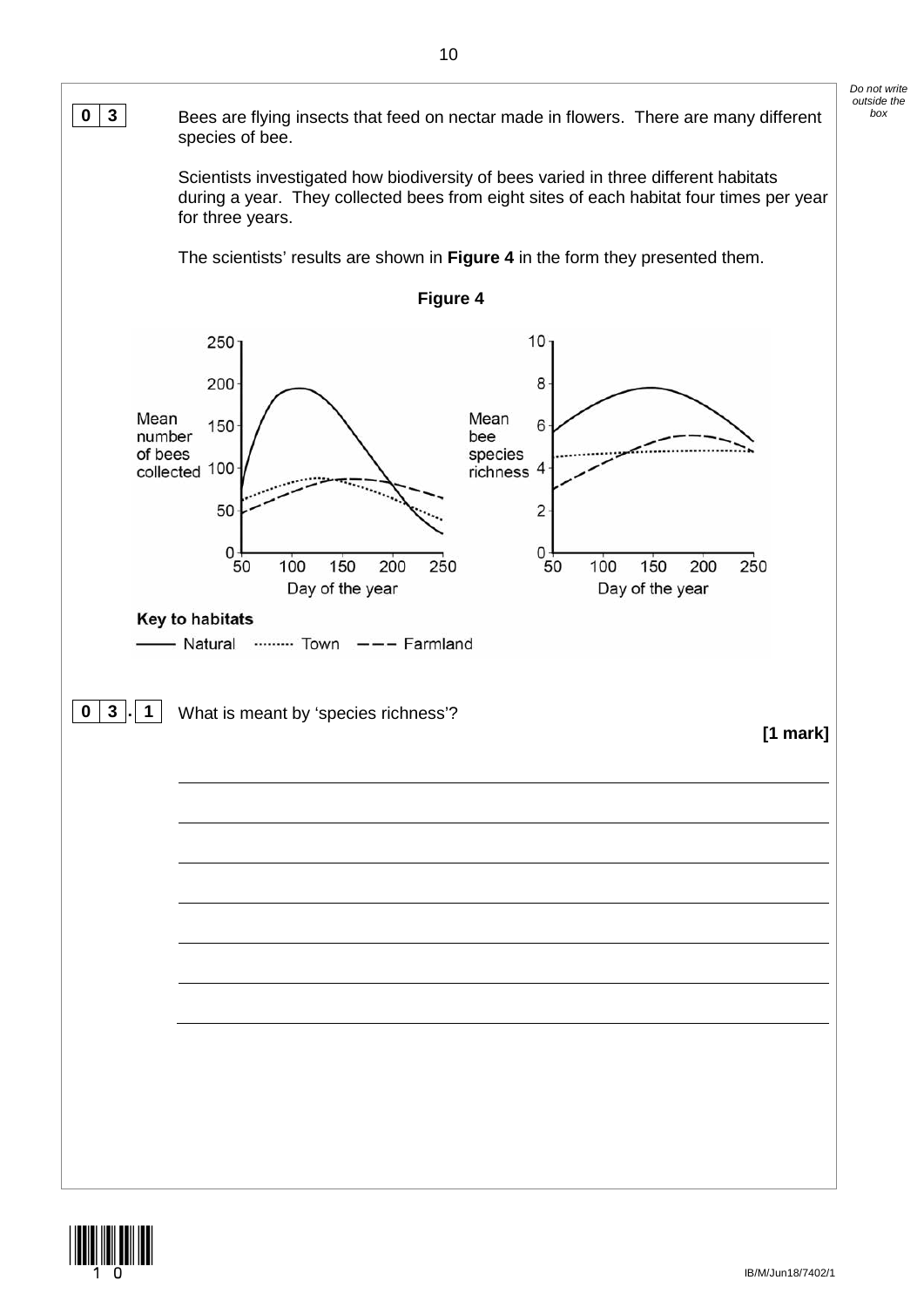|                                            |                                                                                                      | Do not write       |
|--------------------------------------------|------------------------------------------------------------------------------------------------------|--------------------|
| $\overline{2}$<br>$\mathbf{3}$<br>$\bf{0}$ | From the data in Figure 4, a student made the following conclusions.                                 | outside the<br>box |
|                                            | 1. The natural habitat is most favourable for bees.<br>2. The town is the least favourable for bees. |                    |
|                                            | Do the data in Figure 4 support these conclusions? Explain your answer.<br>[4 marks]                 |                    |
|                                            | 1. The natural habitat is most favourable for bees.                                                  |                    |
|                                            |                                                                                                      |                    |
|                                            |                                                                                                      |                    |
|                                            |                                                                                                      |                    |
|                                            |                                                                                                      |                    |
|                                            |                                                                                                      |                    |
|                                            |                                                                                                      |                    |
|                                            |                                                                                                      |                    |
|                                            | 2. The town is the least favourable for bees.                                                        |                    |
|                                            |                                                                                                      |                    |
|                                            |                                                                                                      |                    |
|                                            |                                                                                                      |                    |
|                                            |                                                                                                      |                    |
|                                            |                                                                                                      |                    |
|                                            |                                                                                                      |                    |
|                                            |                                                                                                      |                    |
|                                            |                                                                                                      |                    |

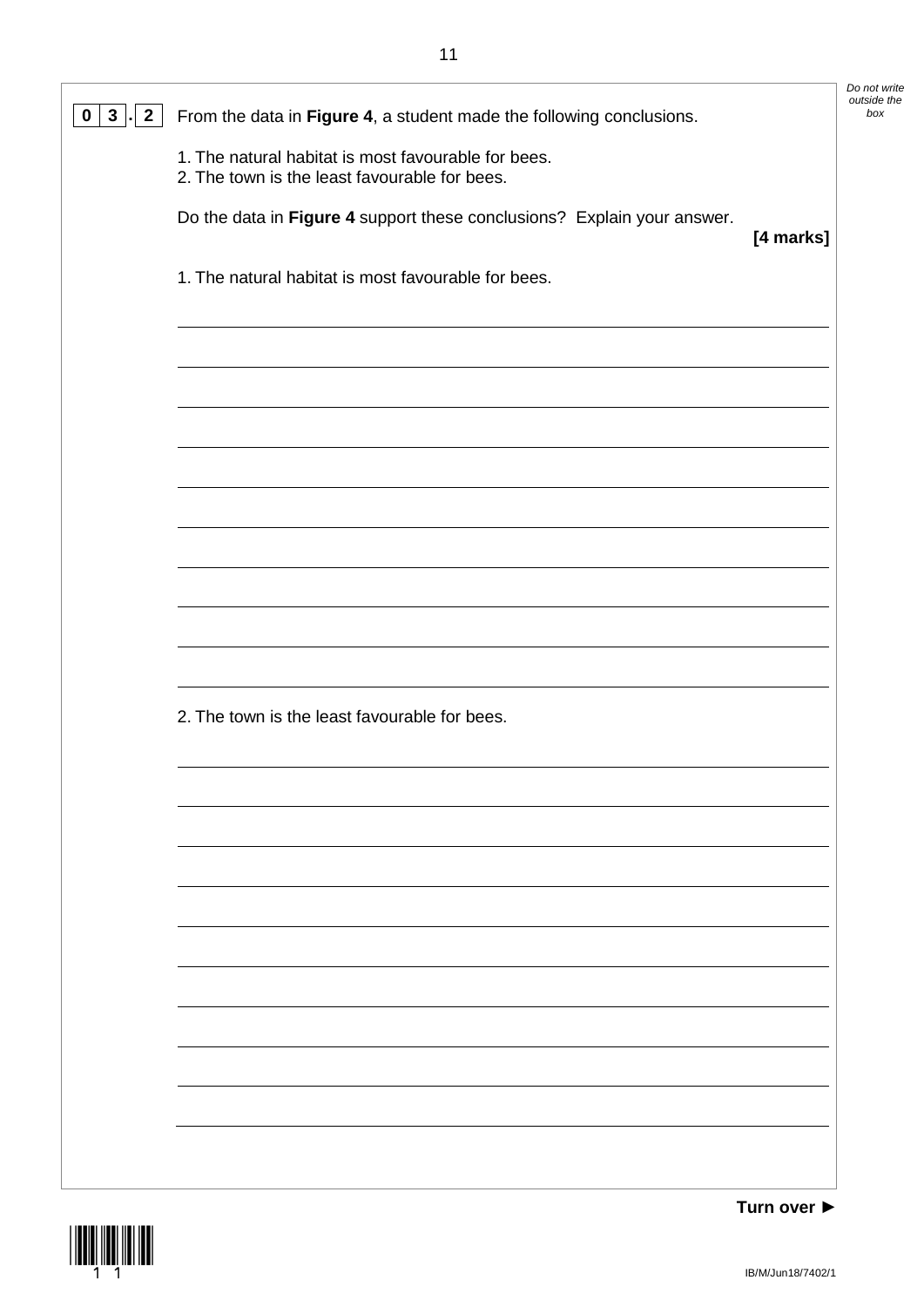| $3\phantom{a}$<br>3 <sup>1</sup><br>0 | The scientists collected bees using a method that was ethical and allowed them to<br>identify accurately the species to which each belonged. | Do not write<br>outside the<br>box |
|---------------------------------------|----------------------------------------------------------------------------------------------------------------------------------------------|------------------------------------|
|                                       | In each case, suggest one consideration the scientists had taken into account to<br>make sure their method<br>[2 marks]                      |                                    |
|                                       | 1. was ethical.                                                                                                                              |                                    |
|                                       |                                                                                                                                              |                                    |
|                                       |                                                                                                                                              |                                    |
|                                       | 2. allowed them to identify accurately the species to which each belonged.                                                                   |                                    |
|                                       |                                                                                                                                              |                                    |
|                                       |                                                                                                                                              |                                    |
|                                       |                                                                                                                                              |                                    |
|                                       |                                                                                                                                              |                                    |
|                                       |                                                                                                                                              |                                    |
|                                       |                                                                                                                                              |                                    |
|                                       |                                                                                                                                              |                                    |
|                                       |                                                                                                                                              |                                    |
|                                       |                                                                                                                                              |                                    |
|                                       |                                                                                                                                              |                                    |

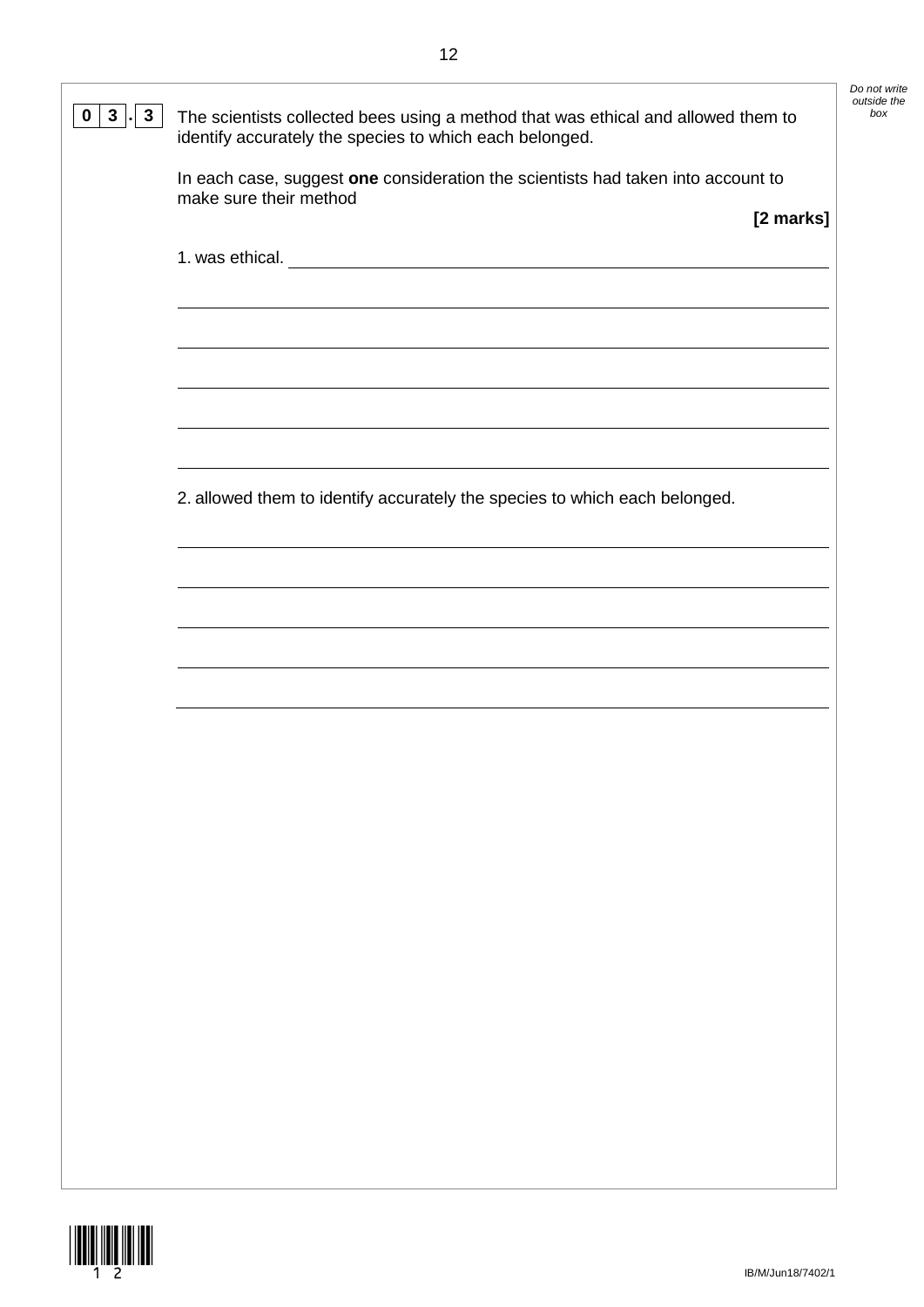| $\mathbf{3}$<br>4<br>0 | Suggest and explain two ways in which the scientists could have improved the<br>method used for data collection in this investigation. | [2 marks]   | Do not write<br>outside the<br>box |
|------------------------|----------------------------------------------------------------------------------------------------------------------------------------|-------------|------------------------------------|
|                        |                                                                                                                                        |             |                                    |
|                        |                                                                                                                                        |             |                                    |
|                        | <u> 1989 - Johann Stoff, deutscher Stoffen und der Stoffen und der Stoffen und der Stoffen und der Stoffen und der</u>                 |             |                                    |
|                        | ,我们也不会有什么。""我们的人,我们也不会有什么?""我们的人,我们也不会有什么?""我们的人,我们也不会有什么?""我们的人,我们也不会有什么?""我们的人                                                       |             |                                    |
|                        |                                                                                                                                        |             |                                    |
|                        | <u> 1989 - Johann Stoff, deutscher Stoffen und der Stoffen und der Stoffen und der Stoffen und der Stoffen und der</u>                 |             |                                    |
|                        |                                                                                                                                        |             |                                    |
|                        |                                                                                                                                        |             |                                    |
|                        | Question 3 continues on the next page                                                                                                  |             |                                    |
|                        |                                                                                                                                        |             |                                    |
|                        |                                                                                                                                        |             |                                    |
|                        |                                                                                                                                        | Turn over ▶ |                                    |

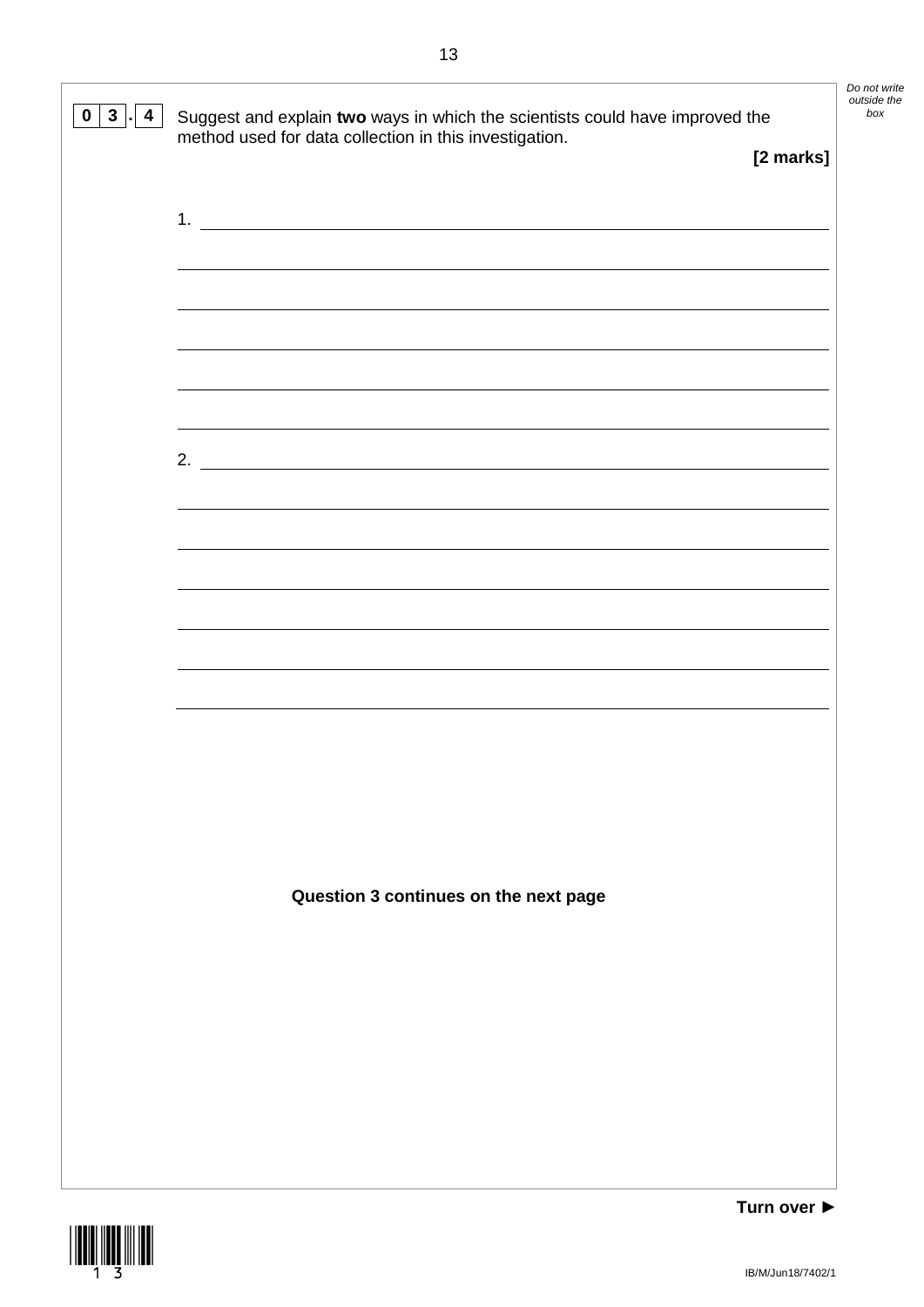| What do these names suggest about the evolutionary relationships between these<br>bee species? Explain your answer.<br>[2 marks]<br>11 | $5\phantom{.0}$<br>3 <sup>1</sup><br>$\bf{0}$ | Three of the bee species collected in the farmland areas were Peponapis pruinosa,<br>Andrena chlorogaster and Andrena piperi. | Do not write<br>outside the<br>box |
|----------------------------------------------------------------------------------------------------------------------------------------|-----------------------------------------------|-------------------------------------------------------------------------------------------------------------------------------|------------------------------------|
|                                                                                                                                        |                                               |                                                                                                                               |                                    |
|                                                                                                                                        |                                               |                                                                                                                               |                                    |
|                                                                                                                                        |                                               |                                                                                                                               |                                    |
|                                                                                                                                        |                                               |                                                                                                                               |                                    |
|                                                                                                                                        |                                               |                                                                                                                               |                                    |
|                                                                                                                                        |                                               |                                                                                                                               |                                    |
|                                                                                                                                        |                                               |                                                                                                                               |                                    |
|                                                                                                                                        |                                               |                                                                                                                               |                                    |
|                                                                                                                                        |                                               |                                                                                                                               |                                    |
|                                                                                                                                        |                                               |                                                                                                                               |                                    |
|                                                                                                                                        |                                               |                                                                                                                               |                                    |
|                                                                                                                                        |                                               |                                                                                                                               |                                    |
|                                                                                                                                        |                                               |                                                                                                                               |                                    |
|                                                                                                                                        |                                               |                                                                                                                               |                                    |
|                                                                                                                                        |                                               |                                                                                                                               |                                    |
|                                                                                                                                        |                                               |                                                                                                                               |                                    |
|                                                                                                                                        |                                               |                                                                                                                               |                                    |
|                                                                                                                                        |                                               |                                                                                                                               |                                    |
|                                                                                                                                        |                                               |                                                                                                                               |                                    |
|                                                                                                                                        |                                               |                                                                                                                               |                                    |
|                                                                                                                                        |                                               |                                                                                                                               |                                    |

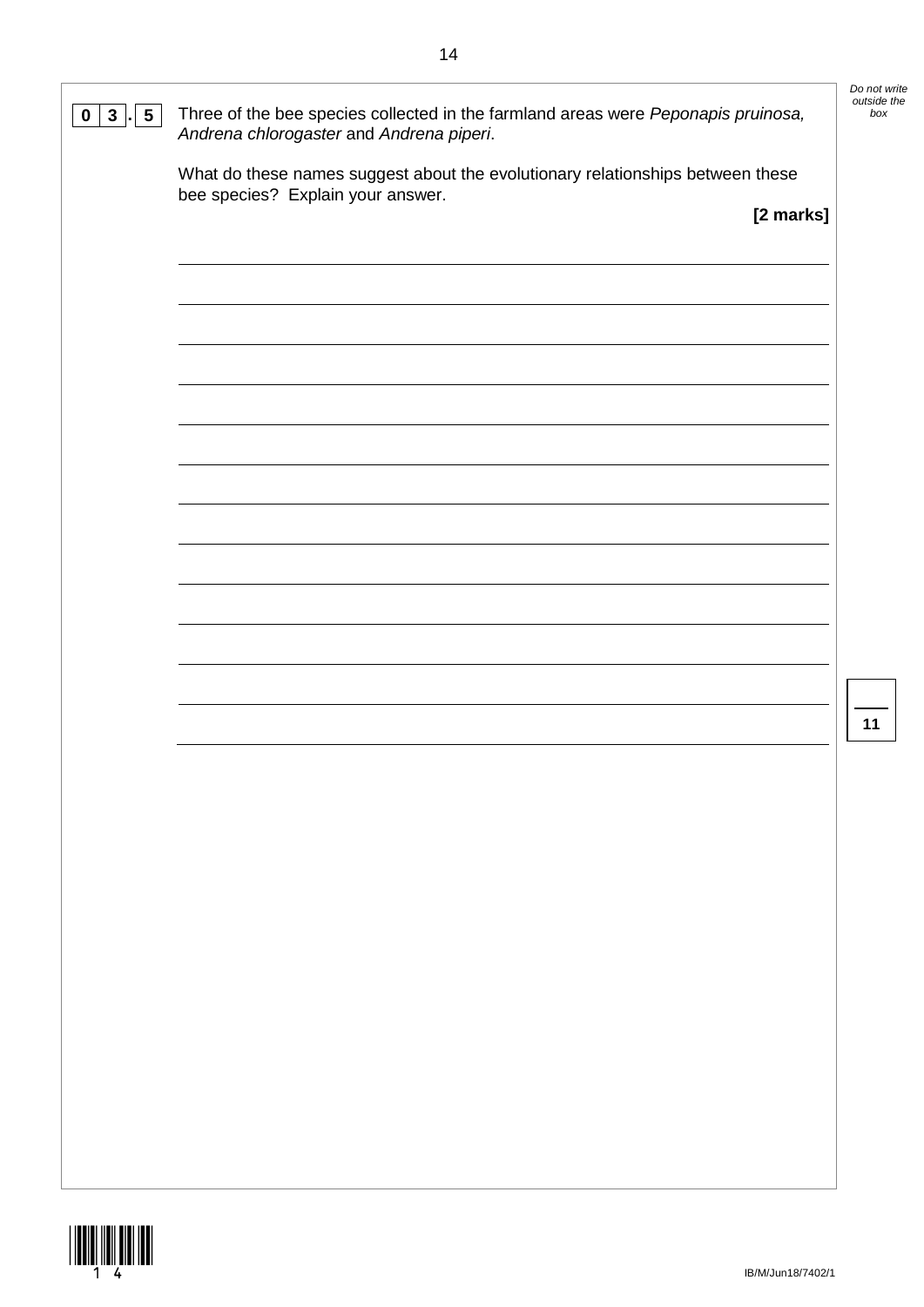| 0<br>4<br>1.           | Formation of an enzyme-substrate complex increases the rate of reaction.                                                                                                                                                                                                                                                                                                                       | Do not write<br>outside the<br>box |
|------------------------|------------------------------------------------------------------------------------------------------------------------------------------------------------------------------------------------------------------------------------------------------------------------------------------------------------------------------------------------------------------------------------------------|------------------------------------|
| 4 . 2 <br>$\mathbf{0}$ | Explain how.<br>[2 marks]<br>A scientist measured the rate of removal of amino acids from a polypeptide with and<br>without an enzyme present. With the enzyme present, 578 amino acids were<br>released per second. Without the enzyme, $3.0 \times 10^{-9}$ amino acids were released per<br>second.<br>Calculate by how many times the rate of reaction is greater with the enzyme present. |                                    |
|                        | Give your answer in standard form.<br>[2 marks]                                                                                                                                                                                                                                                                                                                                                |                                    |
|                        | times faster<br>Answer $=$                                                                                                                                                                                                                                                                                                                                                                     |                                    |
|                        | Turn over                                                                                                                                                                                                                                                                                                                                                                                      |                                    |

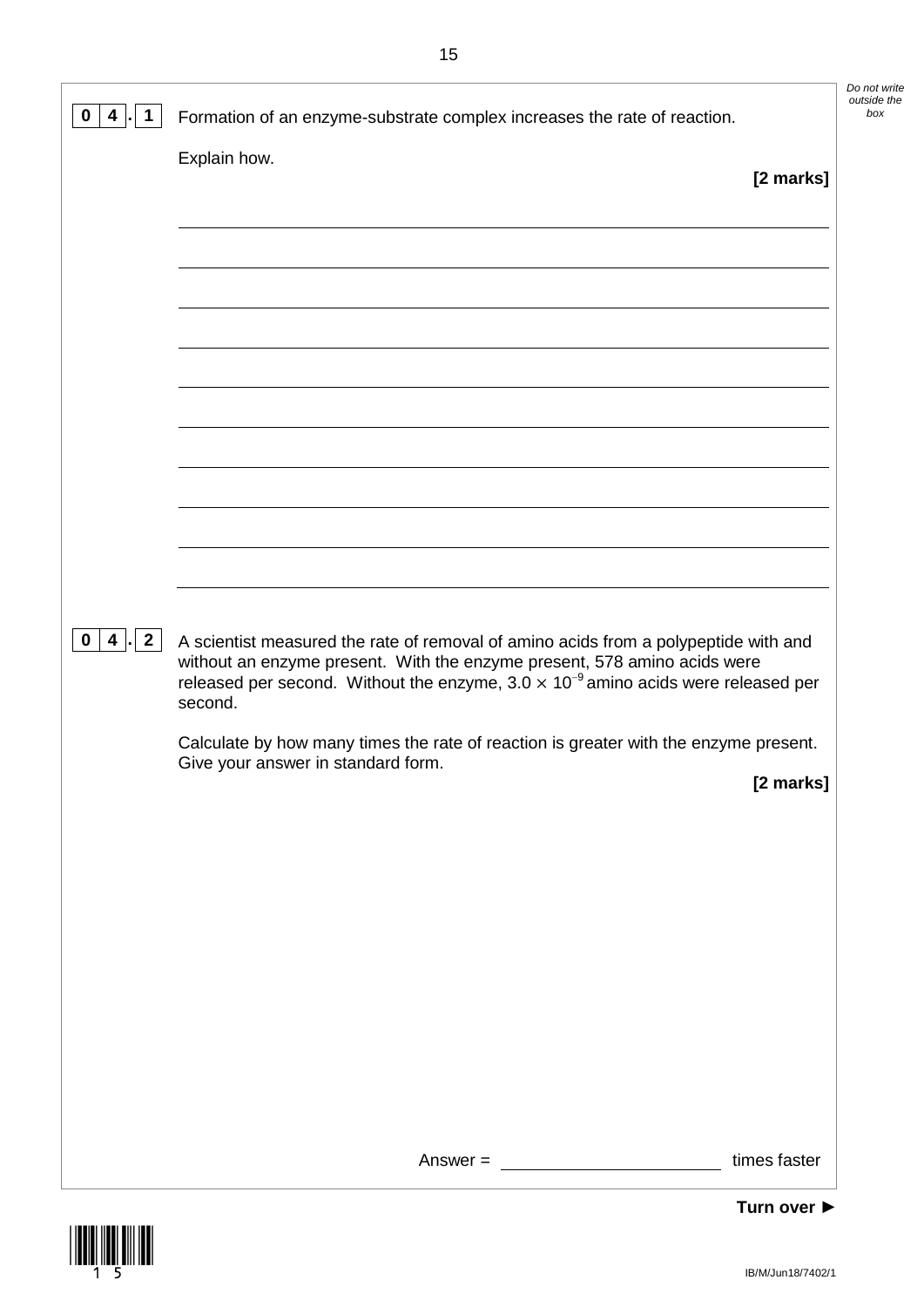Another scientist investigated an enzyme that catalyses the following reaction.

 $ATP \rightarrow ADP + Pi$ 

The scientists set up two experiments, **C** and **L**.

Experiment **C** used

- the enzyme
- different concentrations of ATP.

Experiment **L** used

- the enzyme
- different concentrations of ATP
- a sugar called lyxose.

The scientists measured the rate of reaction in each experiment. Their results are shown in **Figure 5**.





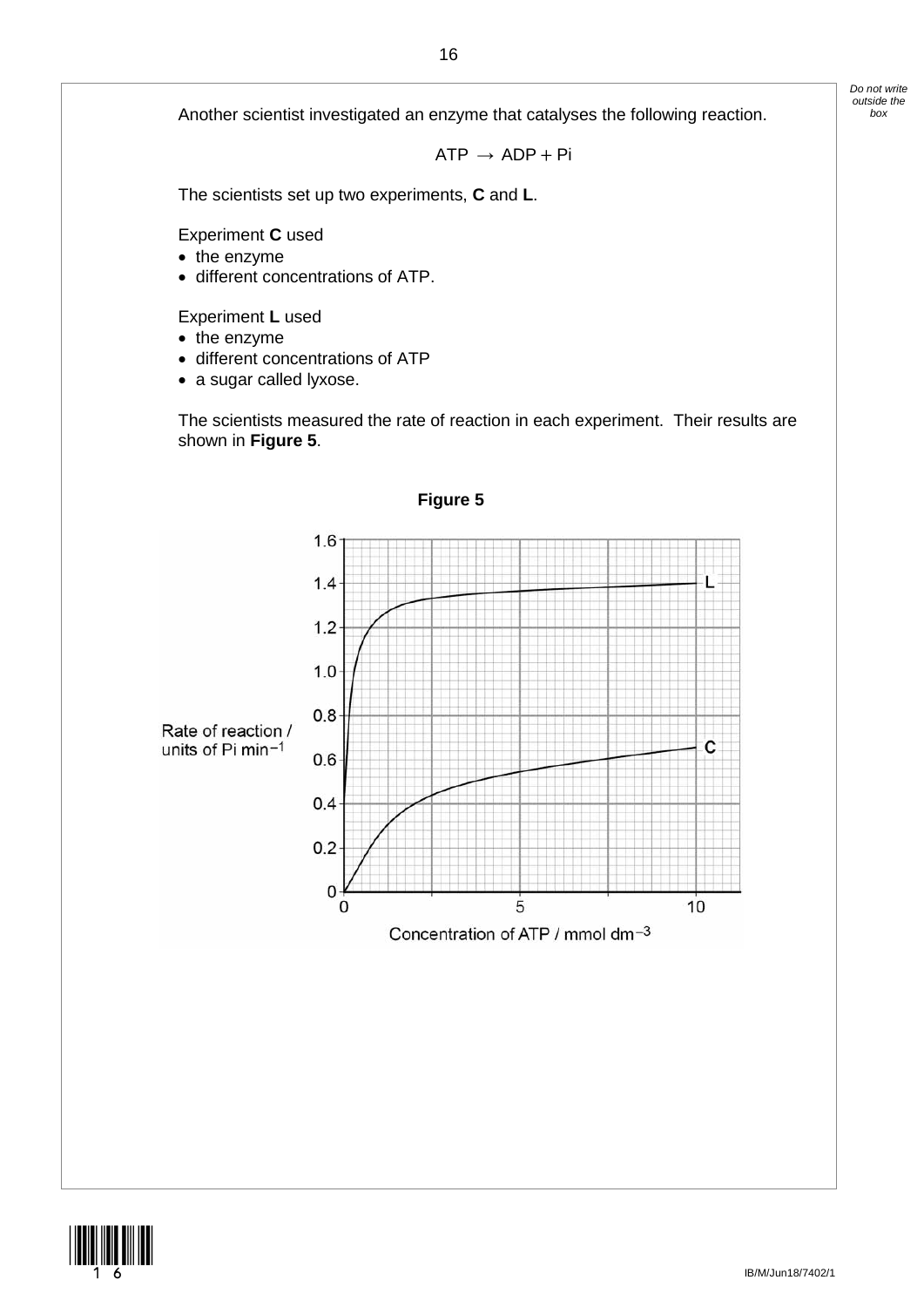



*Do not write outside the*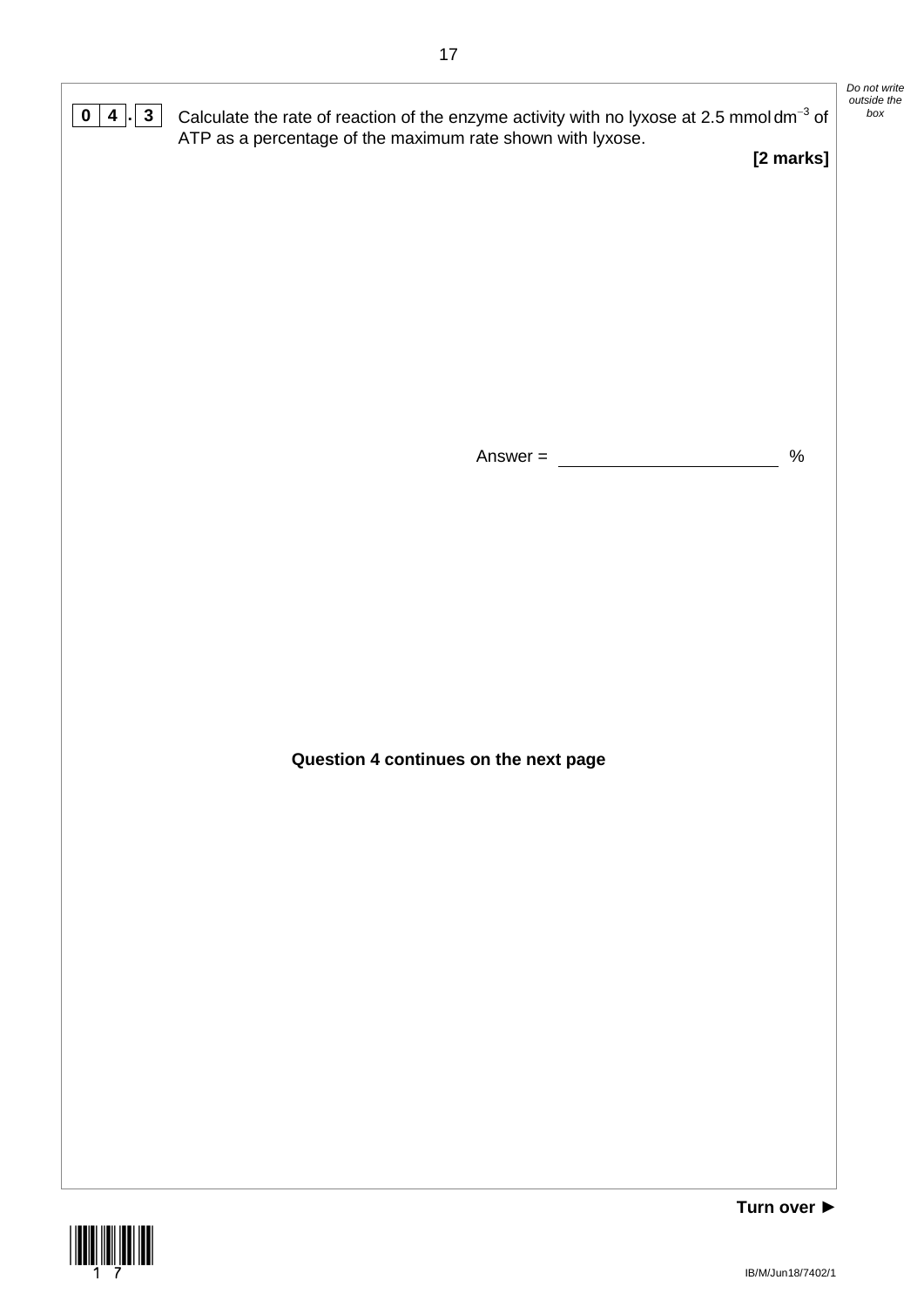| $\overline{4}$<br>$\boldsymbol{0}$<br>4 | Lyxose binds to the enzyme.                                                                      | Do not write<br>outside the<br>box |
|-----------------------------------------|--------------------------------------------------------------------------------------------------|------------------------------------|
|                                         | Suggest a reason for the difference in the results shown in Figure 5 with and without<br>lyxose. |                                    |
|                                         | [3 marks]                                                                                        |                                    |
|                                         |                                                                                                  |                                    |
|                                         |                                                                                                  |                                    |
|                                         |                                                                                                  |                                    |
|                                         |                                                                                                  |                                    |
|                                         |                                                                                                  |                                    |
|                                         |                                                                                                  |                                    |
|                                         |                                                                                                  |                                    |
|                                         |                                                                                                  |                                    |
|                                         |                                                                                                  |                                    |
|                                         |                                                                                                  |                                    |
|                                         |                                                                                                  |                                    |
|                                         |                                                                                                  |                                    |
|                                         |                                                                                                  |                                    |
|                                         |                                                                                                  | 9                                  |
|                                         |                                                                                                  |                                    |
|                                         |                                                                                                  |                                    |
|                                         |                                                                                                  |                                    |
|                                         |                                                                                                  |                                    |
|                                         |                                                                                                  |                                    |
|                                         |                                                                                                  |                                    |
|                                         |                                                                                                  |                                    |
|                                         |                                                                                                  |                                    |

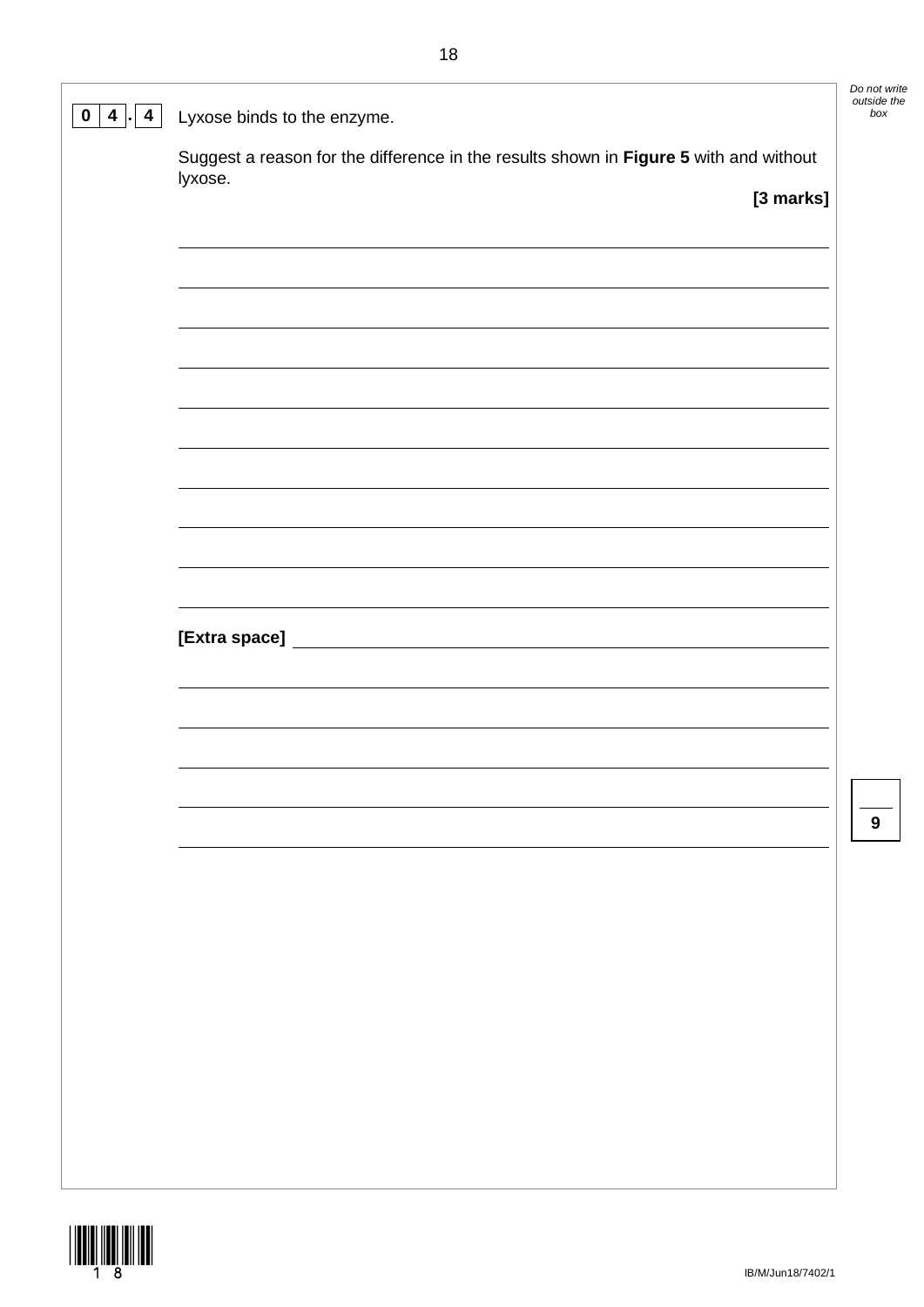

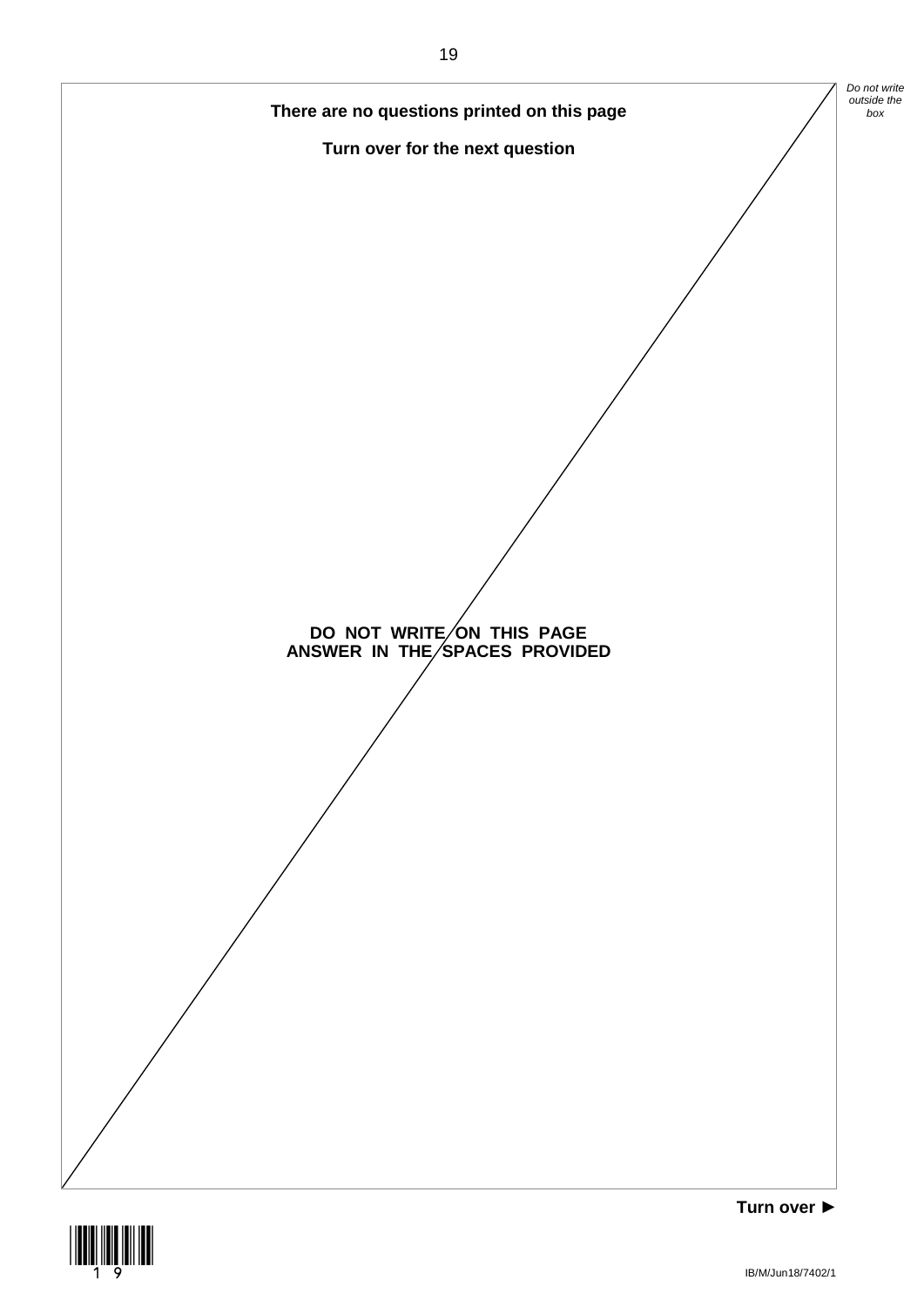**0 5 . 1** Draw the general structure of an amino acid.

## *outside the*

*Do not write* 

**[1 mark]**

**Table 1** shows mRNA codons and the amino acids coded for by each codon. It also shows some properties of the R group of each amino acid.

| 1st base |            | 3rd base |      |      |     |  |  |   |
|----------|------------|----------|------|------|-----|--|--|---|
|          | U          | С        | Α    | G    |     |  |  |   |
|          | Phe        | Ser      | Tyr  | Cys  | U   |  |  |   |
| U        |            |          |      |      | с   |  |  |   |
|          | Leu        |          | Stop | Stop | А   |  |  |   |
|          |            |          |      | Trp  | G   |  |  |   |
|          |            |          | His  |      | U   |  |  |   |
| C        | Pro<br>Leu |          |      | Arg  | с   |  |  |   |
|          |            |          | Gln  |      | А   |  |  |   |
|          |            |          |      |      | G   |  |  |   |
|          |            |          | Asn  | Ser  | U   |  |  |   |
| Α        | lle        |          |      |      | Thr |  |  | с |
|          |            |          | Lys  | Arg  | А   |  |  |   |
|          | Met        |          |      |      | G   |  |  |   |
|          |            |          | Asp  | Gly  | U   |  |  |   |
| G        | Val        | Ala      |      |      | с   |  |  |   |
|          |            |          | Glu  |      | А   |  |  |   |
|          |            |          |      |      | G   |  |  |   |

## **Table 1**

Key to the properties of the R group of each amino acid



No overall charge

Positively charged

Negatively charged

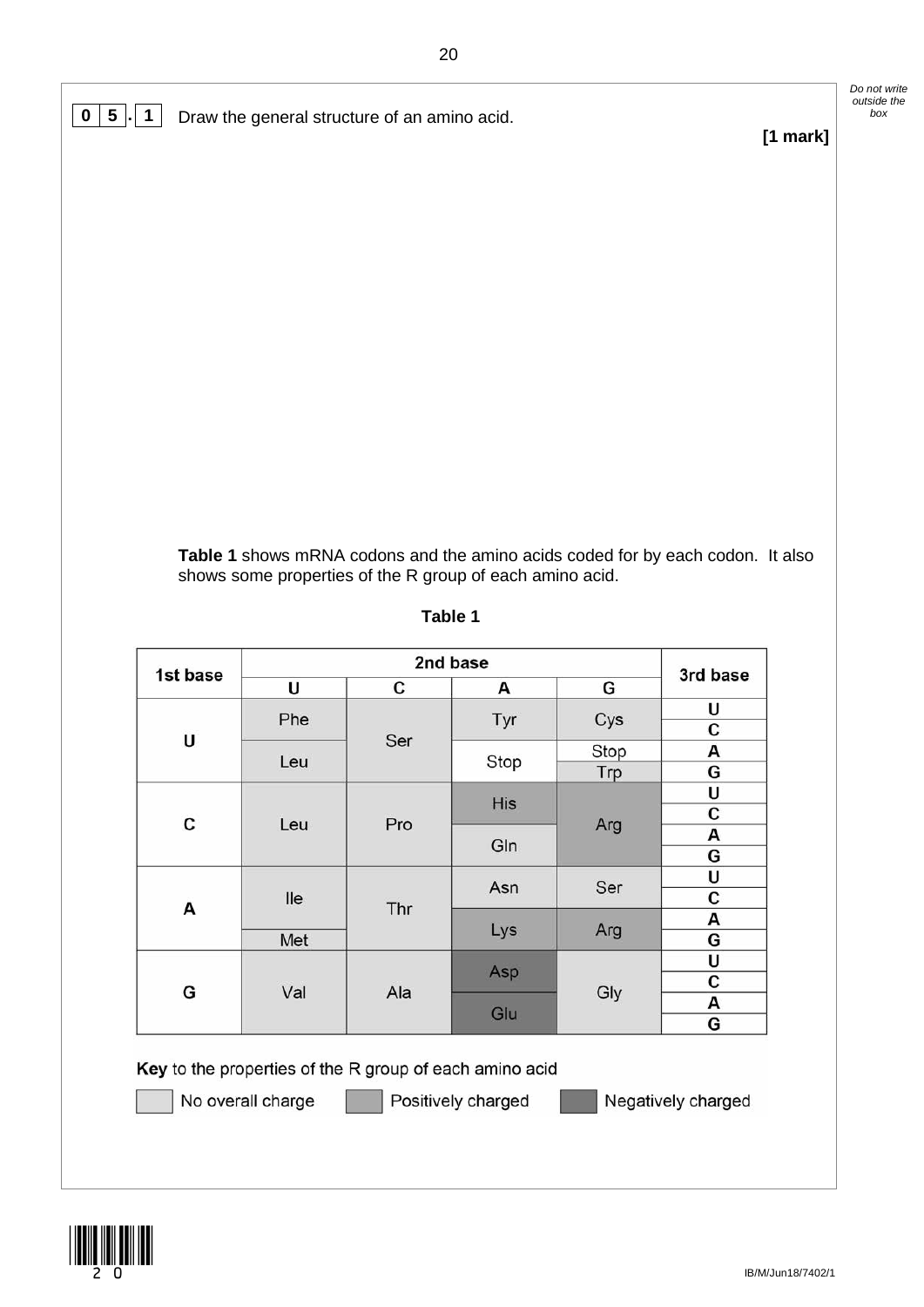|                           |                                                                                            | Do not write<br>outside the |
|---------------------------|--------------------------------------------------------------------------------------------|-----------------------------|
| $5 \mid$ 2<br>$\mathbf 0$ | The genetic code is described as degenerate.                                               | box                         |
|                           | What is meant by this? Use an example from Table 1 to illustrate your answer.<br>[2 marks] |                             |
|                           |                                                                                            |                             |
|                           |                                                                                            |                             |
|                           |                                                                                            |                             |
|                           |                                                                                            |                             |
|                           |                                                                                            |                             |
|                           |                                                                                            |                             |
|                           |                                                                                            |                             |
|                           |                                                                                            |                             |
|                           |                                                                                            |                             |
|                           |                                                                                            |                             |
|                           |                                                                                            |                             |
|                           |                                                                                            |                             |
|                           |                                                                                            |                             |
|                           |                                                                                            |                             |
|                           | Question 5 continues on the next page                                                      |                             |
|                           |                                                                                            |                             |
|                           |                                                                                            |                             |
|                           |                                                                                            |                             |
|                           |                                                                                            |                             |
|                           |                                                                                            |                             |
|                           |                                                                                            |                             |
|                           |                                                                                            |                             |
|                           |                                                                                            |                             |

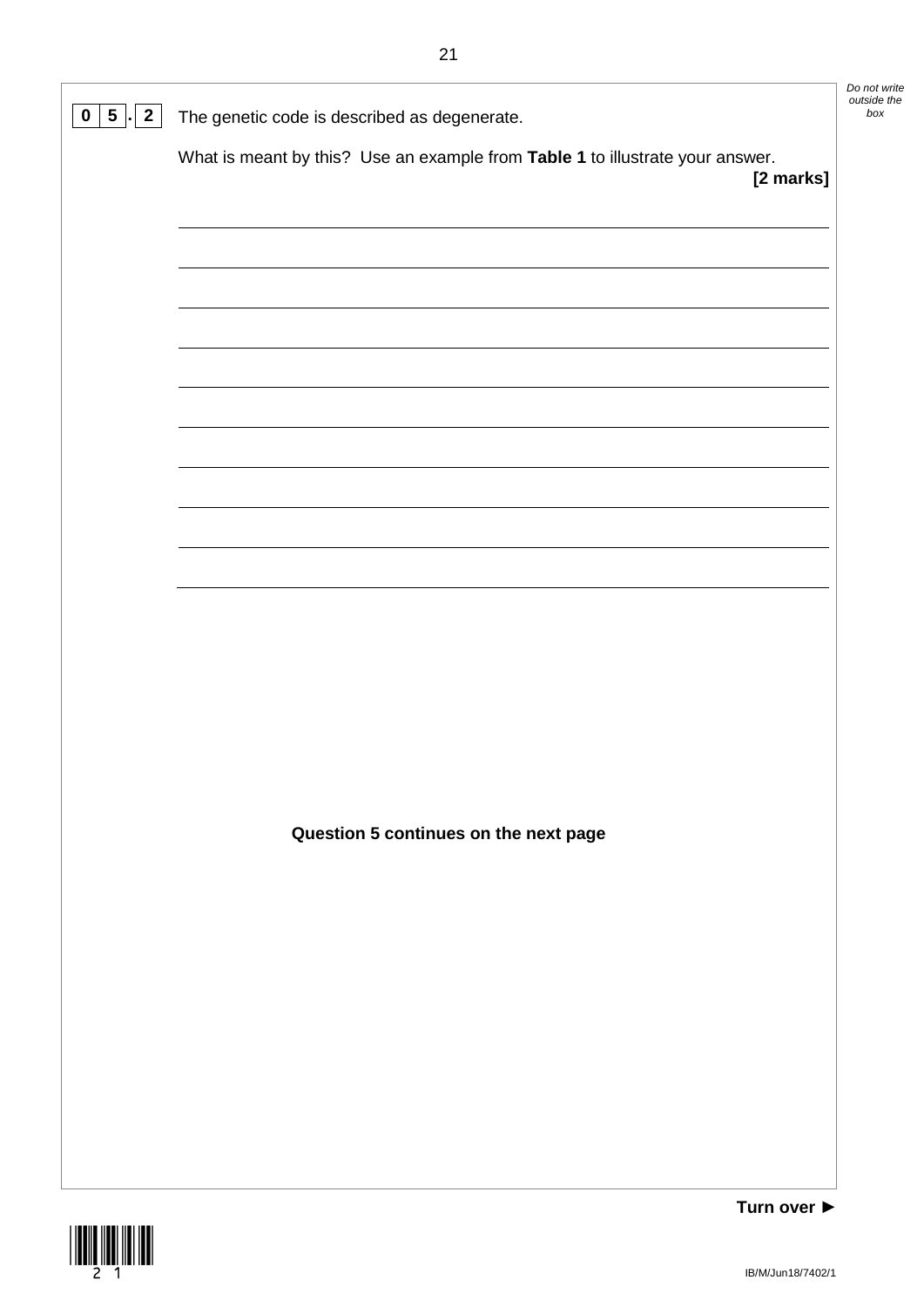*Do not write outside the* 

A scientist investigated changes in the amino acid sequence of a human enzyme *box* resulting from mutations. All these amino acid changes result from single base substitution mutations.

This enzyme is a polypeptide 465 amino acids long.

**Table 2** shows the result of three of the base substitutions.

## **Table 2**

| Amino acid<br>number | <b>Correct amino</b><br>acid | Amino acid inserted as a result of<br>mutation |
|----------------------|------------------------------|------------------------------------------------|
| 203                  | Val                          | Ala                                            |
| 279                  | Glu                          | Lys                                            |
| 300                  | Glu                          | Lvs                                            |

**0 5** . **3** What is the minimum number of bases in the gene coding for this polypeptide? **[1 mark]**

Answer =

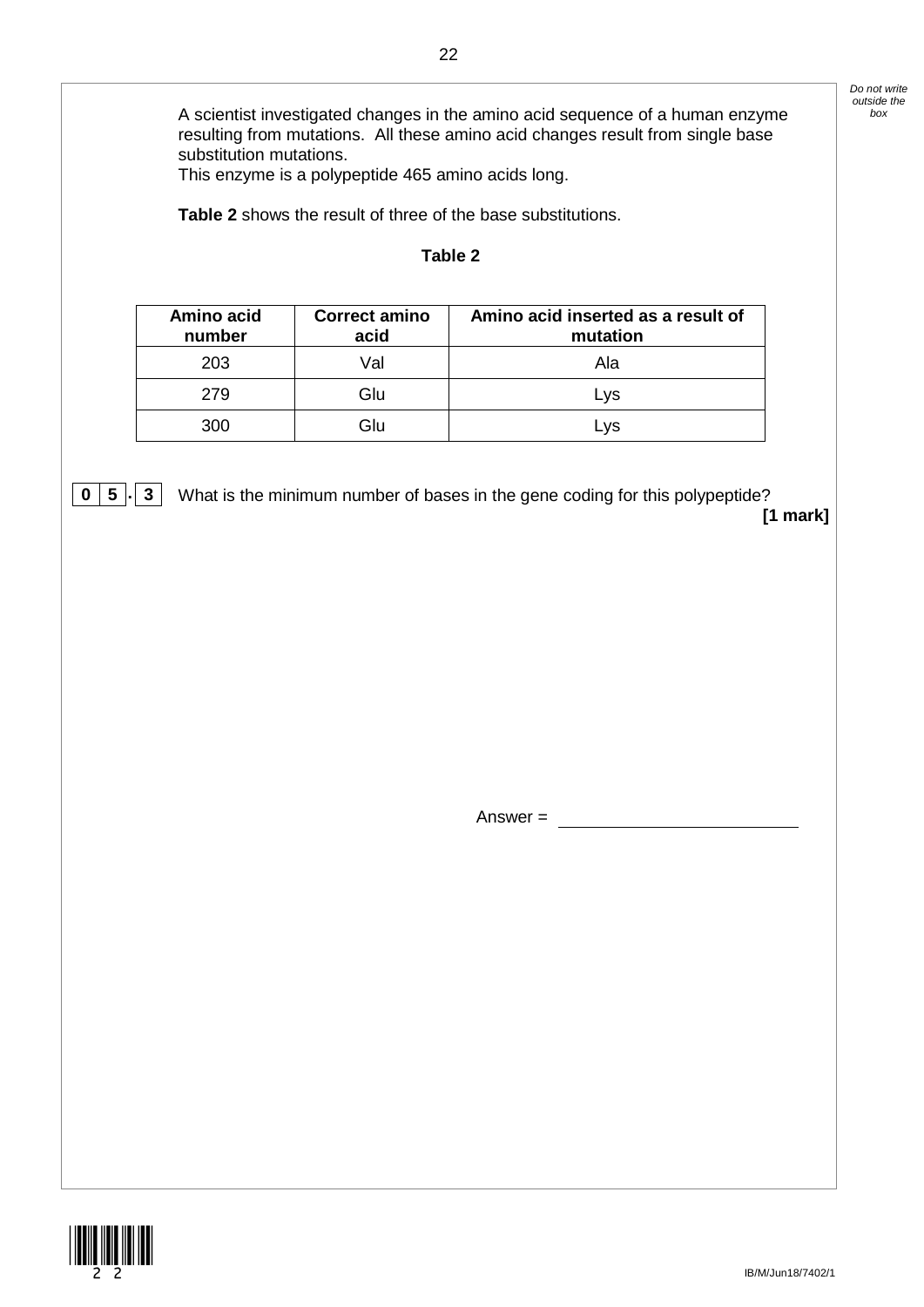| $5\phantom{.0}$<br>0<br>4               | Use information from Table 1 to tick $(v)$ one box that shows a single base substitution<br>mutation in DNA that would result in a change from Val to Ala at amino acid number                                        | Do not write<br>outside the<br>box |
|-----------------------------------------|-----------------------------------------------------------------------------------------------------------------------------------------------------------------------------------------------------------------------|------------------------------------|
|                                         | 203<br>$[1$ mark]                                                                                                                                                                                                     |                                    |
|                                         | $CAA \rightarrow CGA$                                                                                                                                                                                                 |                                    |
|                                         | $GUU \longrightarrow GCA$                                                                                                                                                                                             |                                    |
|                                         | $GUU \rightarrow GUC$                                                                                                                                                                                                 |                                    |
|                                         | $CAC \rightarrow CGG$                                                                                                                                                                                                 |                                    |
| $5\overline{)}$<br>$5\overline{)}$<br>0 | A change from Glu to Lys at amino acid 300 had no effect on the rate of reaction<br>catalysed by the enzyme. The same change at amino acid 279 significantly reduced<br>the rate of reaction catalysed by the enzyme. |                                    |
|                                         | Use all the information and your knowledge of protein structure to suggest reasons for<br>the differences between the effects of these two changes.                                                                   |                                    |
|                                         | [3 marks]                                                                                                                                                                                                             |                                    |
|                                         |                                                                                                                                                                                                                       |                                    |
|                                         |                                                                                                                                                                                                                       |                                    |
|                                         |                                                                                                                                                                                                                       |                                    |
|                                         |                                                                                                                                                                                                                       |                                    |
|                                         |                                                                                                                                                                                                                       |                                    |
|                                         |                                                                                                                                                                                                                       |                                    |
|                                         |                                                                                                                                                                                                                       |                                    |
|                                         |                                                                                                                                                                                                                       |                                    |
|                                         |                                                                                                                                                                                                                       |                                    |
|                                         | [Extra space]                                                                                                                                                                                                         |                                    |
|                                         |                                                                                                                                                                                                                       |                                    |
|                                         |                                                                                                                                                                                                                       | 8                                  |
|                                         |                                                                                                                                                                                                                       |                                    |

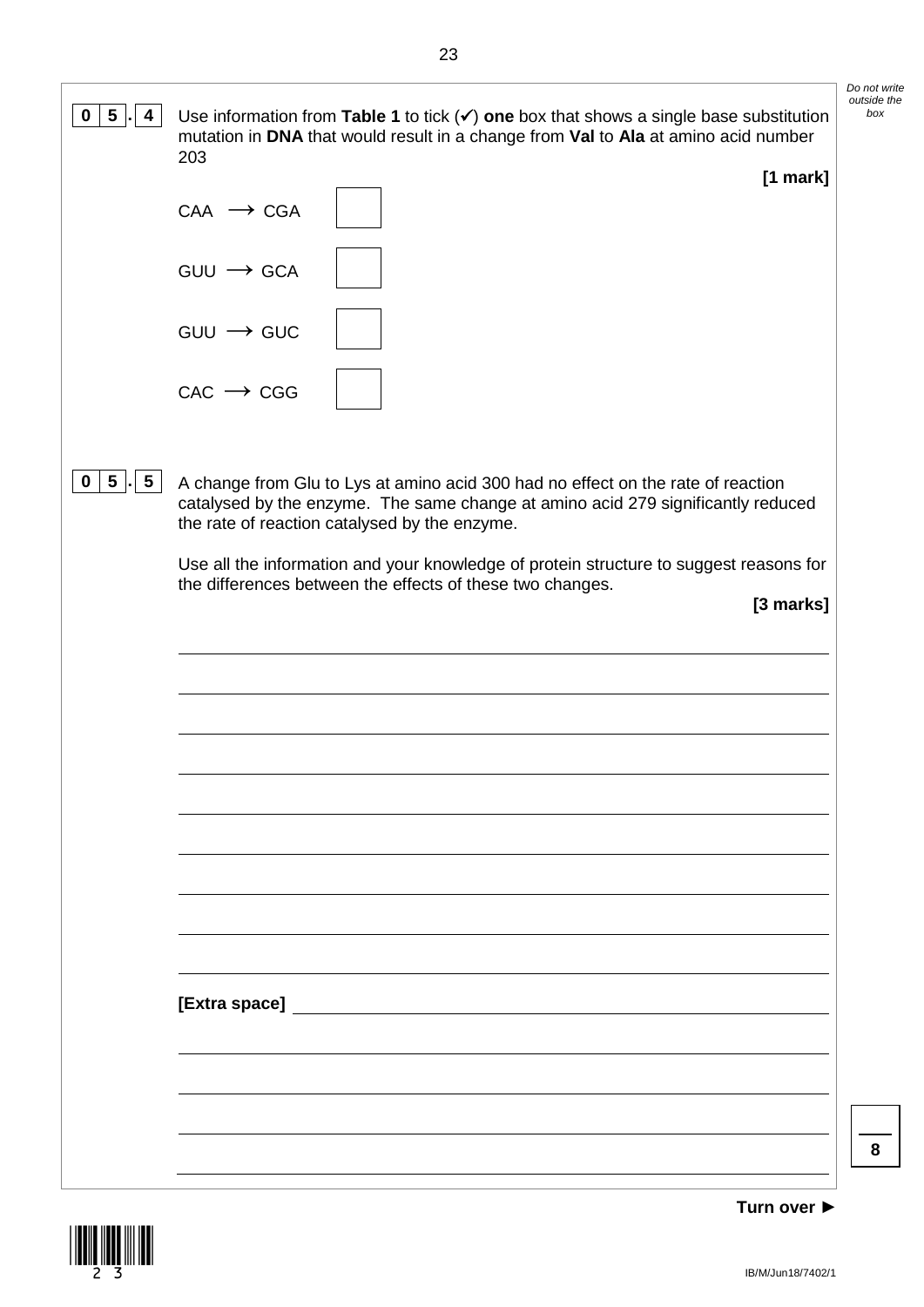

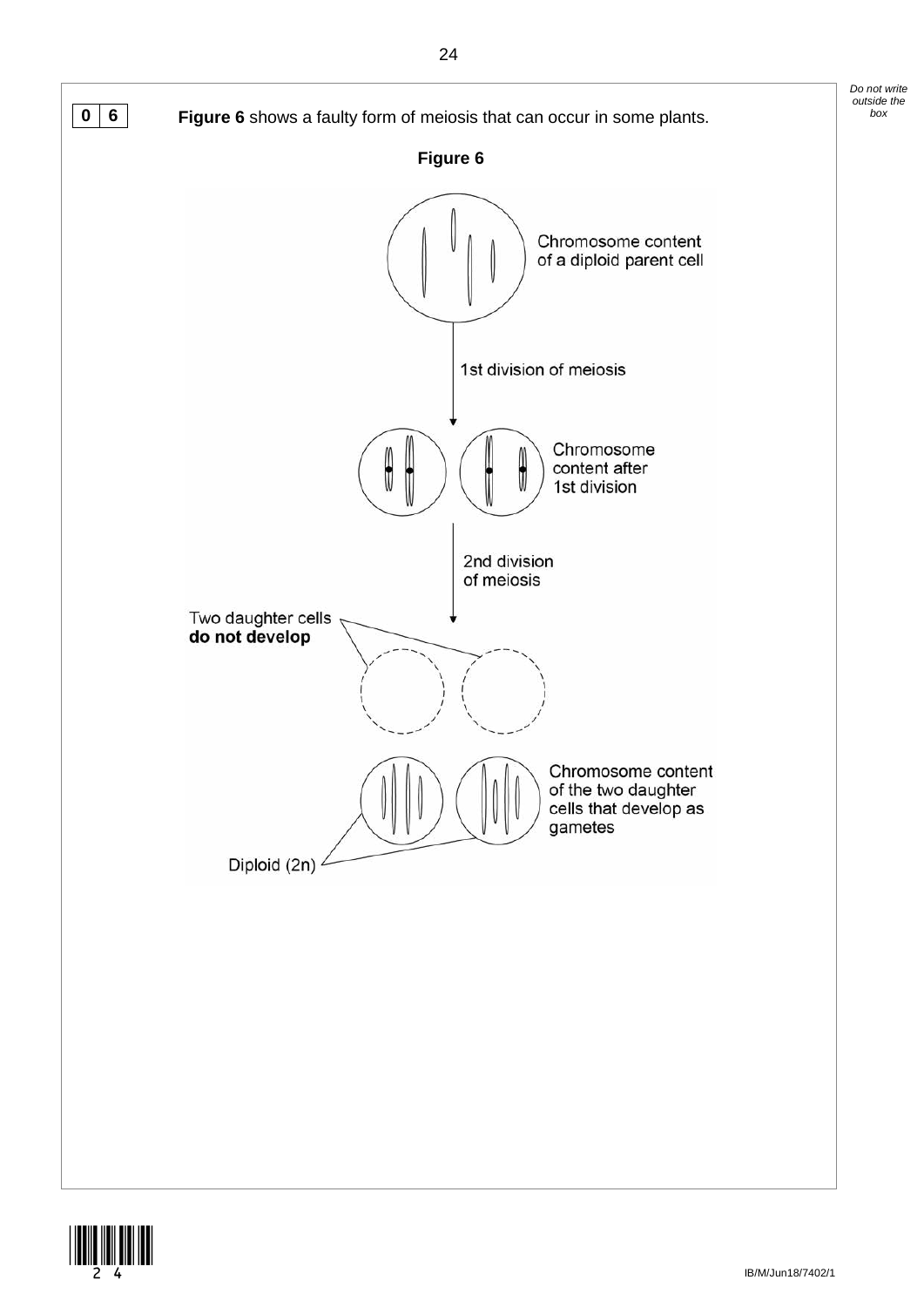

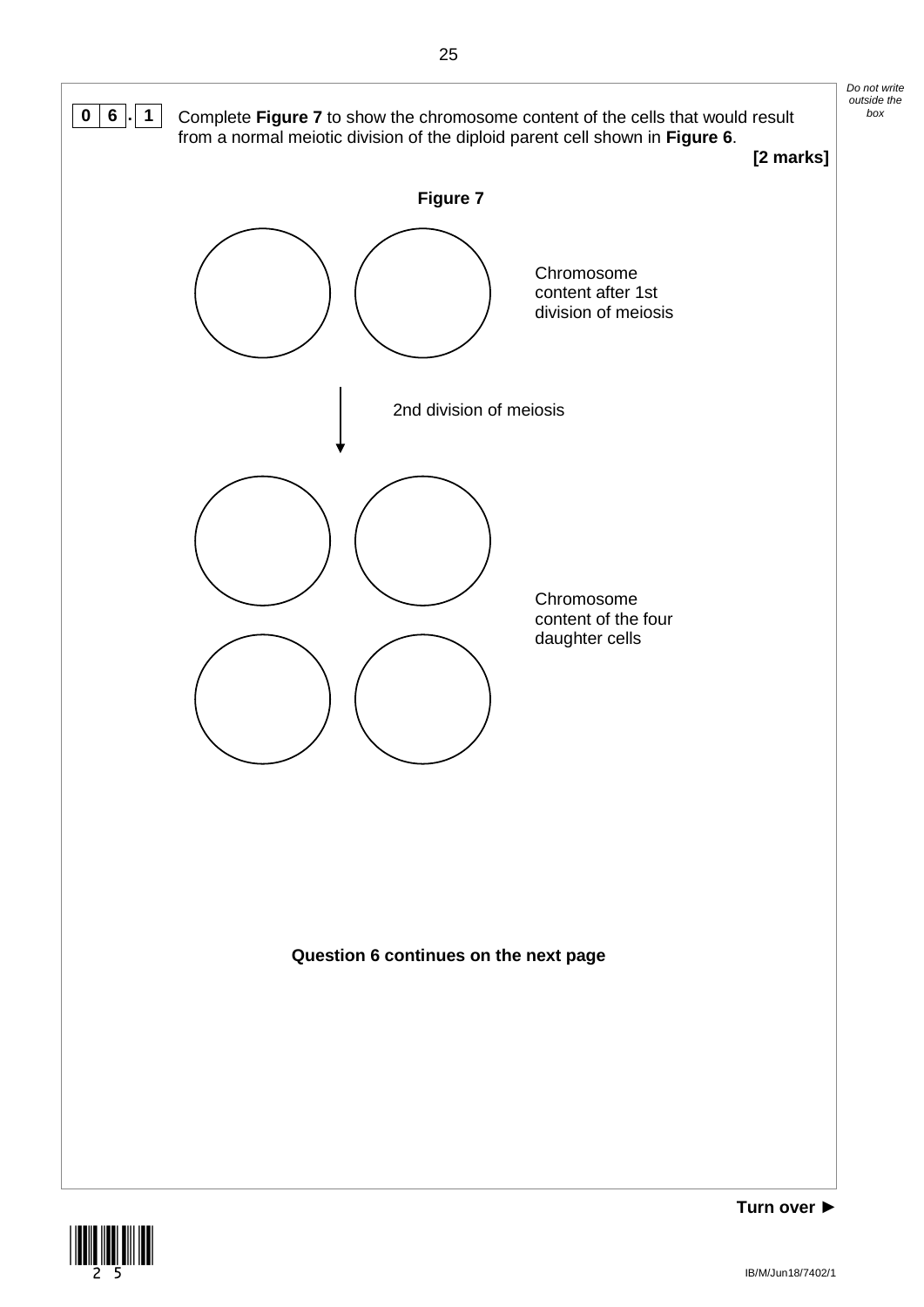**0**  $\vert$  **6**  $\vert$  **.**  $\vert$  **2**  $\vert$  If two diploid (2n) gametes fuse at fertilisation, it can result in the growth of a tetraploid plant which has 4 copies of each chromosome. Red clover is a plant grown to produce cattle feed. Tetraploid red clover plants

produce a higher yield than diploid red clover plants.

Whether a red clover plant produces 2n gametes is genetically controlled.

Scientists investigated the possibility of breeding red clover plants that only produced 2n gametes.

- In breeding cycle 0, they grew red clover plants and identified plants that produced 2n gametes.
- In breeding cycle 1, they used the plants producing 2n gametes to produce offspring.
- In breeding cycles 2 and 3, they identified plants producing 2n gametes and used these to produce offspring.

Their results are shown in **Table 3**.

## **Table 3**

|                          | <b>Observed</b>                                              |                                                       |                                                              | <b>Expected</b>                                       |
|--------------------------|--------------------------------------------------------------|-------------------------------------------------------|--------------------------------------------------------------|-------------------------------------------------------|
| <b>Breeding</b><br>cycle | Number of<br>plants that<br>did not<br>produce 2n<br>gametes | Number of<br>plants that<br>did produce<br>2n gametes | Number of<br>plants that<br>did not<br>produce 2n<br>gametes | Number of<br>plants that<br>did produce<br>2n gametes |
| O                        | 50                                                           |                                                       | 50                                                           |                                                       |
|                          | 14                                                           | 42                                                    |                                                              |                                                       |
| $\mathcal{P}$            | 2                                                            | 44                                                    |                                                              |                                                       |
| 3                        |                                                              | 56                                                    |                                                              |                                                       |

The scientists used the following null hypothesis.

'The proportion of plants that produce 2n gametes will not change from one breeding cycle to the next.'

Complete **Table 3** to show the **expected number** of plants that **did not** produce 2n gametes and the expected number of plants that **did** produce 2n gametes after 1 cycle.

Give each answer to the nearest whole number.

**[2 marks]**

IB/M/Jun18/7402/1

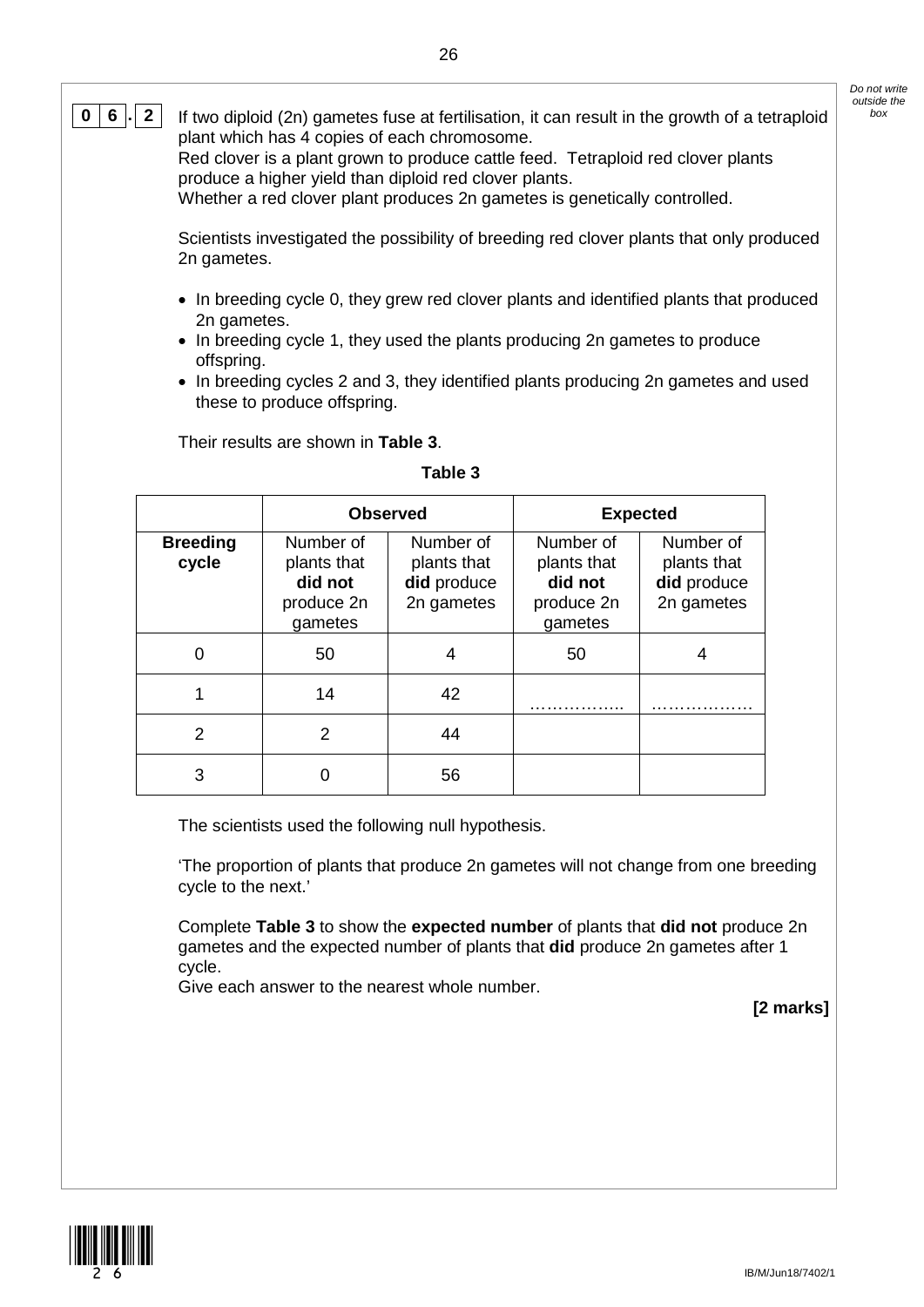|                                        |                                                                                                                                                                                          | Do not write<br>outside the |
|----------------------------------------|------------------------------------------------------------------------------------------------------------------------------------------------------------------------------------------|-----------------------------|
| $6\overline{6}$<br>$3\phantom{a}$<br>0 | The scientists tested their null hypothesis using the chi-squared statistical test.<br>After 1 cycle their calculated chi-squared value was 350<br>The critical value at P=0.05 is 3.841 | box                         |
|                                        | What does this result suggest about the difference between the observed and                                                                                                              |                             |
|                                        | expected results and what can the scientists therefore conclude?<br>[2 marks]                                                                                                            |                             |
|                                        |                                                                                                                                                                                          |                             |
|                                        |                                                                                                                                                                                          |                             |
|                                        |                                                                                                                                                                                          |                             |
|                                        |                                                                                                                                                                                          |                             |
|                                        |                                                                                                                                                                                          |                             |
|                                        |                                                                                                                                                                                          |                             |
|                                        |                                                                                                                                                                                          |                             |
|                                        |                                                                                                                                                                                          |                             |
| $6 \mid$<br>$\mathbf{0}$<br>4          | Use your knowledge of directional selection to explain the results shown in Table 3.                                                                                                     |                             |
|                                        | [3 marks]                                                                                                                                                                                |                             |
|                                        |                                                                                                                                                                                          |                             |
|                                        |                                                                                                                                                                                          |                             |
|                                        |                                                                                                                                                                                          |                             |
|                                        |                                                                                                                                                                                          |                             |
|                                        |                                                                                                                                                                                          |                             |
|                                        |                                                                                                                                                                                          |                             |
|                                        |                                                                                                                                                                                          |                             |
|                                        |                                                                                                                                                                                          |                             |
|                                        |                                                                                                                                                                                          |                             |
|                                        |                                                                                                                                                                                          |                             |
|                                        |                                                                                                                                                                                          |                             |
|                                        |                                                                                                                                                                                          |                             |
|                                        |                                                                                                                                                                                          |                             |
|                                        |                                                                                                                                                                                          | 9                           |
|                                        |                                                                                                                                                                                          |                             |

\*27\*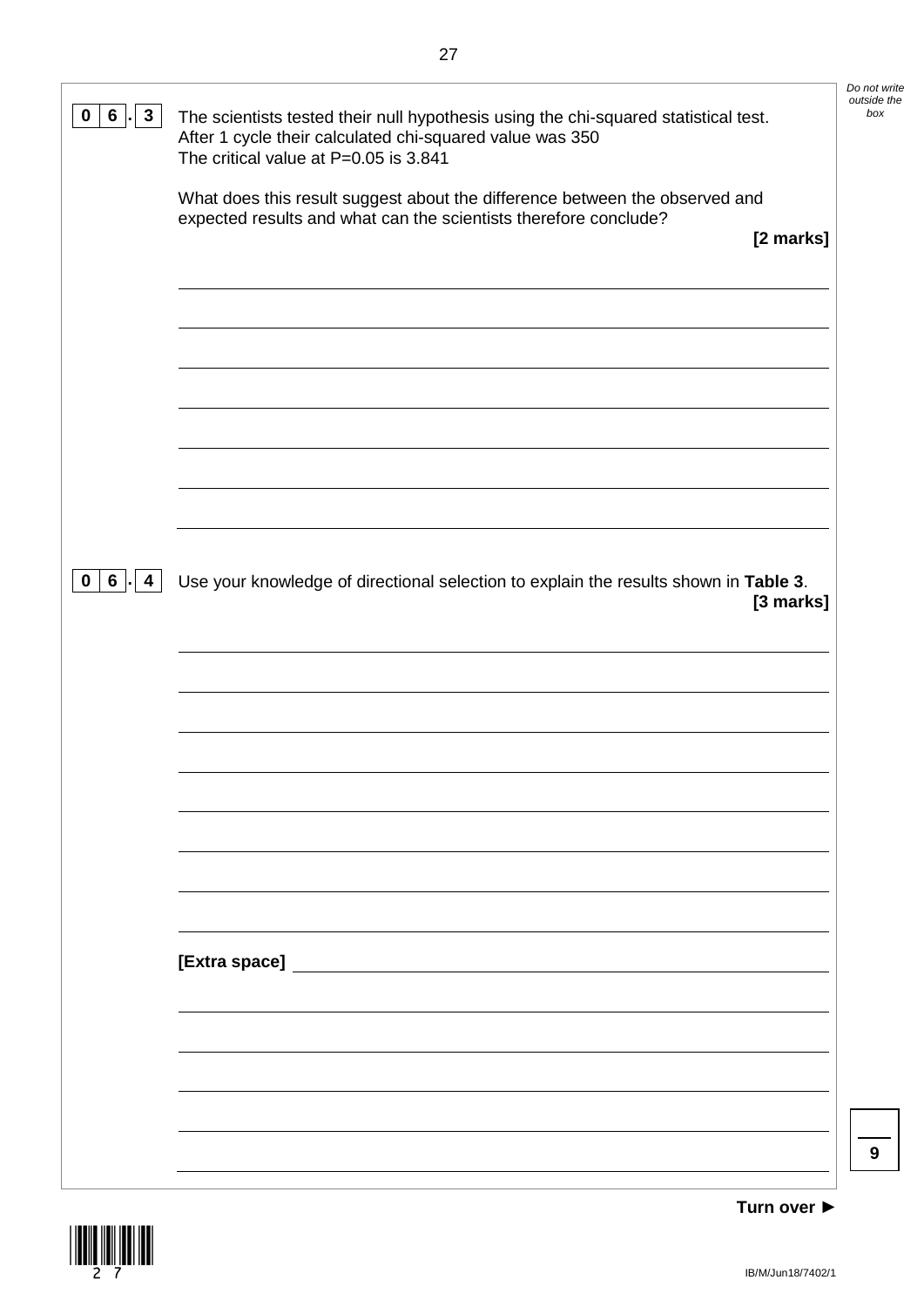| $\overline{7}$<br>$\mathbf 1$<br>0 | When a person is bitten by a venomous snake, the snake injects a toxin into the<br>person. Antivenom is injected as treatment. Antivenom contains antibodies against<br>the snake toxin. This treatment is an example of passive immunity. | Do not write<br>outside the<br>box |
|------------------------------------|--------------------------------------------------------------------------------------------------------------------------------------------------------------------------------------------------------------------------------------------|------------------------------------|
|                                    | Explain how the treatment with antivenom works and why it is essential to use passive<br>immunity, rather than active immunity.<br>[2 marks]                                                                                               |                                    |
|                                    |                                                                                                                                                                                                                                            |                                    |
|                                    |                                                                                                                                                                                                                                            |                                    |
|                                    |                                                                                                                                                                                                                                            |                                    |
|                                    |                                                                                                                                                                                                                                            |                                    |
|                                    |                                                                                                                                                                                                                                            |                                    |
|                                    |                                                                                                                                                                                                                                            |                                    |
|                                    |                                                                                                                                                                                                                                            |                                    |
|                                    |                                                                                                                                                                                                                                            |                                    |
|                                    |                                                                                                                                                                                                                                            |                                    |
|                                    |                                                                                                                                                                                                                                            |                                    |
|                                    |                                                                                                                                                                                                                                            |                                    |
|                                    |                                                                                                                                                                                                                                            |                                    |
|                                    |                                                                                                                                                                                                                                            |                                    |
|                                    |                                                                                                                                                                                                                                            |                                    |

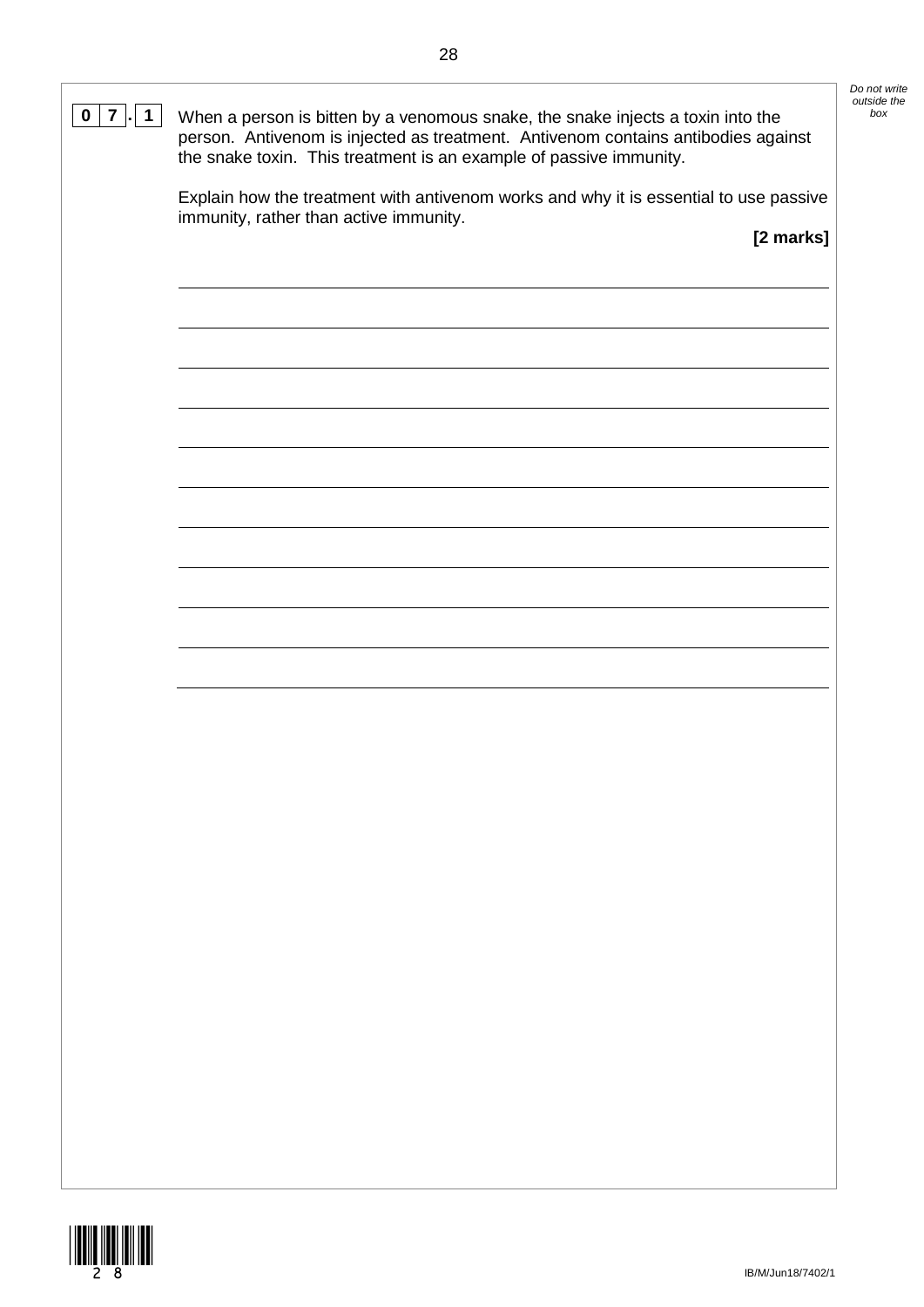

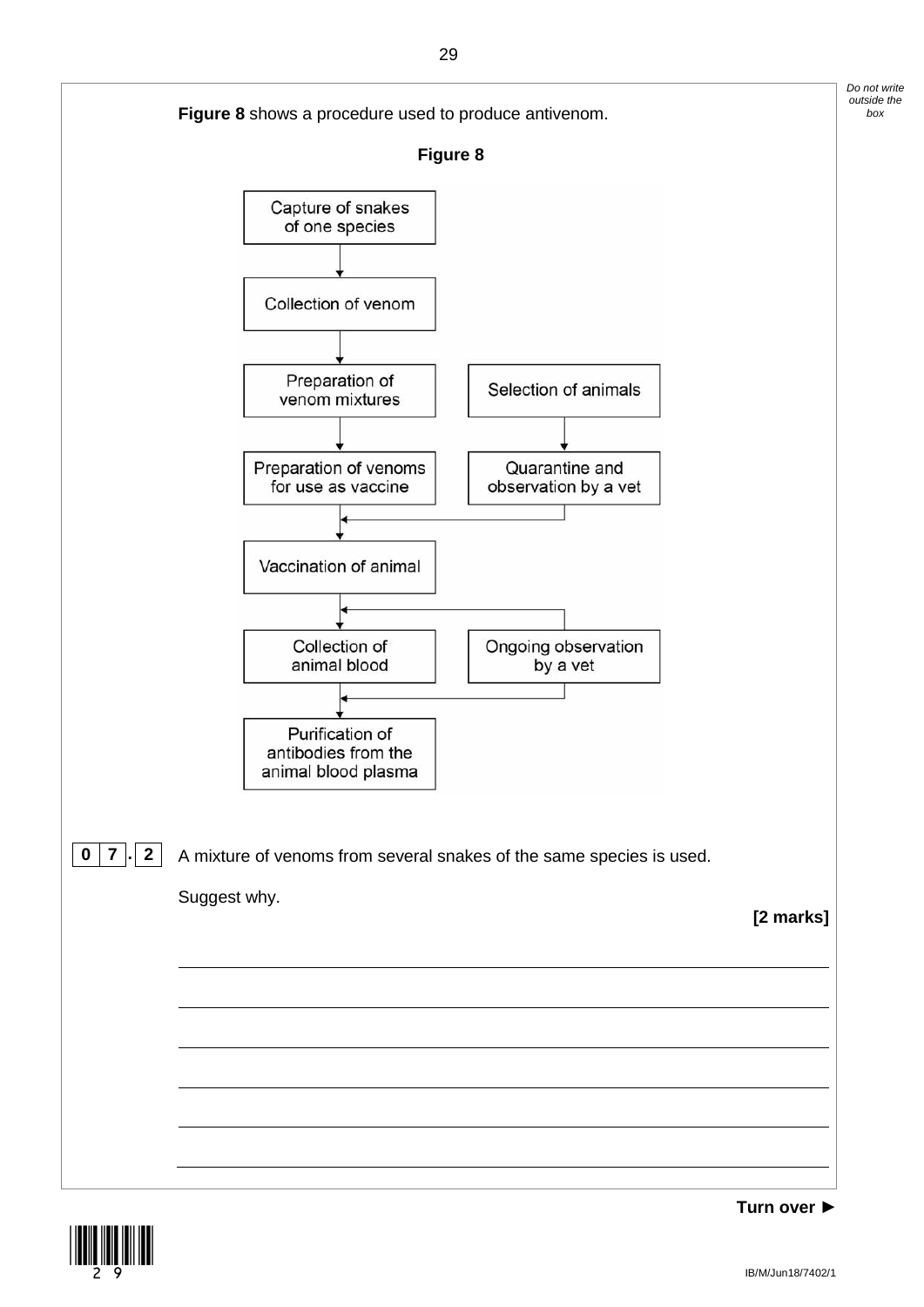|                                                                                               | Do not write<br>outside the |
|-----------------------------------------------------------------------------------------------|-----------------------------|
| Horses or rabbits can be used to produce antivenoms.                                          | box                         |
| When taking blood to extract antibody, 13 cm <sup>3</sup> of blood is collected per kg of the |                             |
| animal's body mass.                                                                           |                             |

| animal's body mass.                                                              |  |
|----------------------------------------------------------------------------------|--|
| The mean mass of the horses used is 350 kg and the mean mass of the rabbits used |  |
| is 2 kg                                                                          |  |

Using only this information, suggest which animal would be better for the production of antivenoms.

Use a calculation to support your answer.

**0 7**  $\cdot$  **3** Horses or rabbits can be used to produce antivenoms.

**[2 marks]**

**0 7 . 4** During the procedure shown in **Figure 8** the animals are under ongoing observation by a vet.

Suggest **one** reason why.

**[1 mark]**

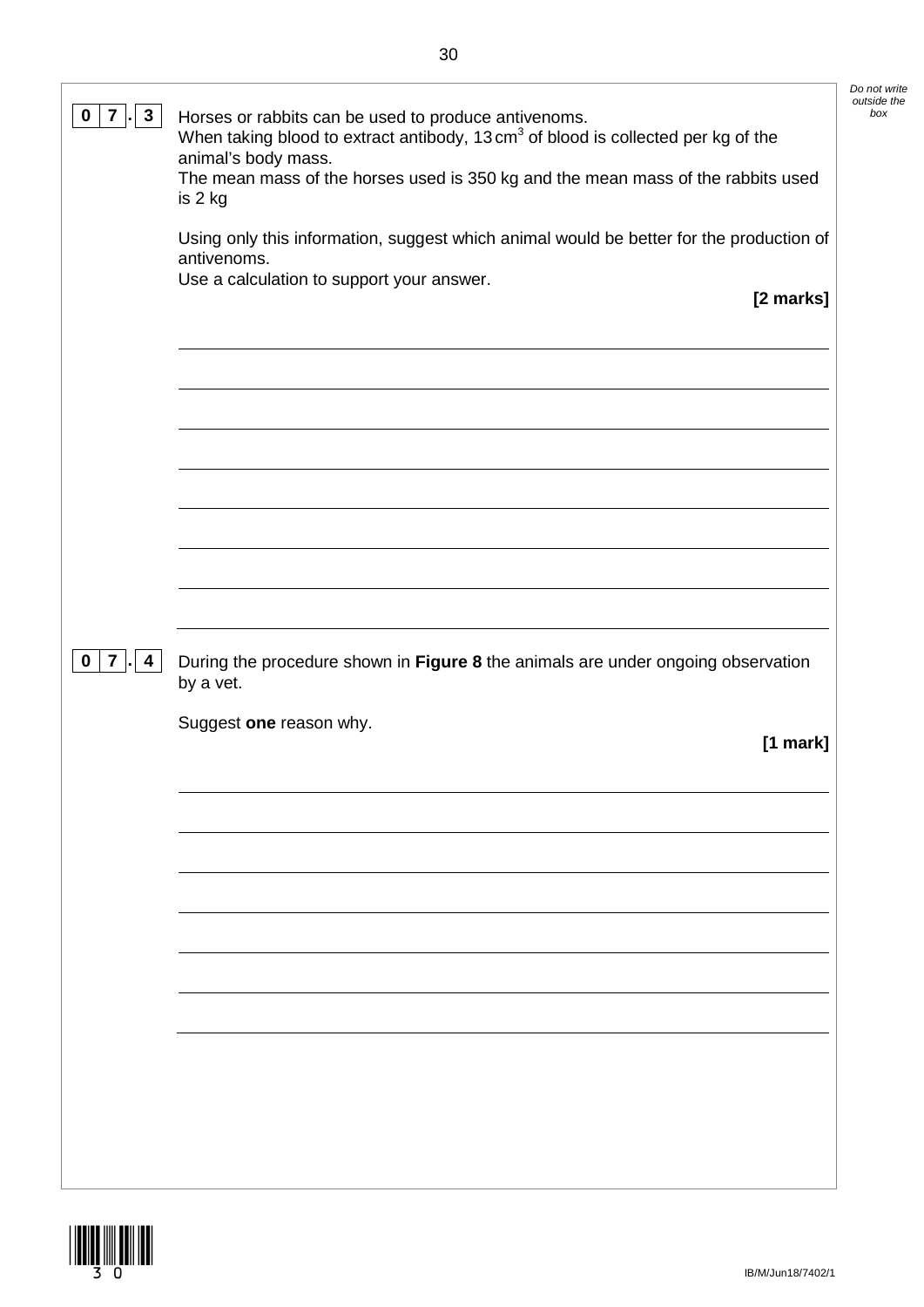| $5\phantom{.0}$<br>7<br>0 | During vaccination, each animal is initially injected with a small volume of venom.<br>Two weeks later, it is injected with a larger volume of venom. | Do not write<br>outside the<br>box |
|---------------------------|-------------------------------------------------------------------------------------------------------------------------------------------------------|------------------------------------|
|                           | Use your knowledge of the humoral immune response to explain this vaccination                                                                         |                                    |
|                           | programme.<br>[3 marks]                                                                                                                               |                                    |
|                           |                                                                                                                                                       |                                    |
|                           |                                                                                                                                                       |                                    |
|                           |                                                                                                                                                       |                                    |
|                           |                                                                                                                                                       |                                    |
|                           |                                                                                                                                                       |                                    |
|                           |                                                                                                                                                       |                                    |
|                           |                                                                                                                                                       |                                    |
|                           |                                                                                                                                                       |                                    |
|                           |                                                                                                                                                       |                                    |
|                           |                                                                                                                                                       |                                    |
|                           |                                                                                                                                                       |                                    |
|                           |                                                                                                                                                       |                                    |
|                           |                                                                                                                                                       |                                    |
|                           |                                                                                                                                                       |                                    |
|                           |                                                                                                                                                       | 10                                 |
|                           |                                                                                                                                                       |                                    |
|                           |                                                                                                                                                       |                                    |
|                           | Turn over for the next question                                                                                                                       |                                    |
|                           |                                                                                                                                                       |                                    |
|                           |                                                                                                                                                       |                                    |
|                           |                                                                                                                                                       |                                    |
|                           | Turn over ▶                                                                                                                                           |                                    |

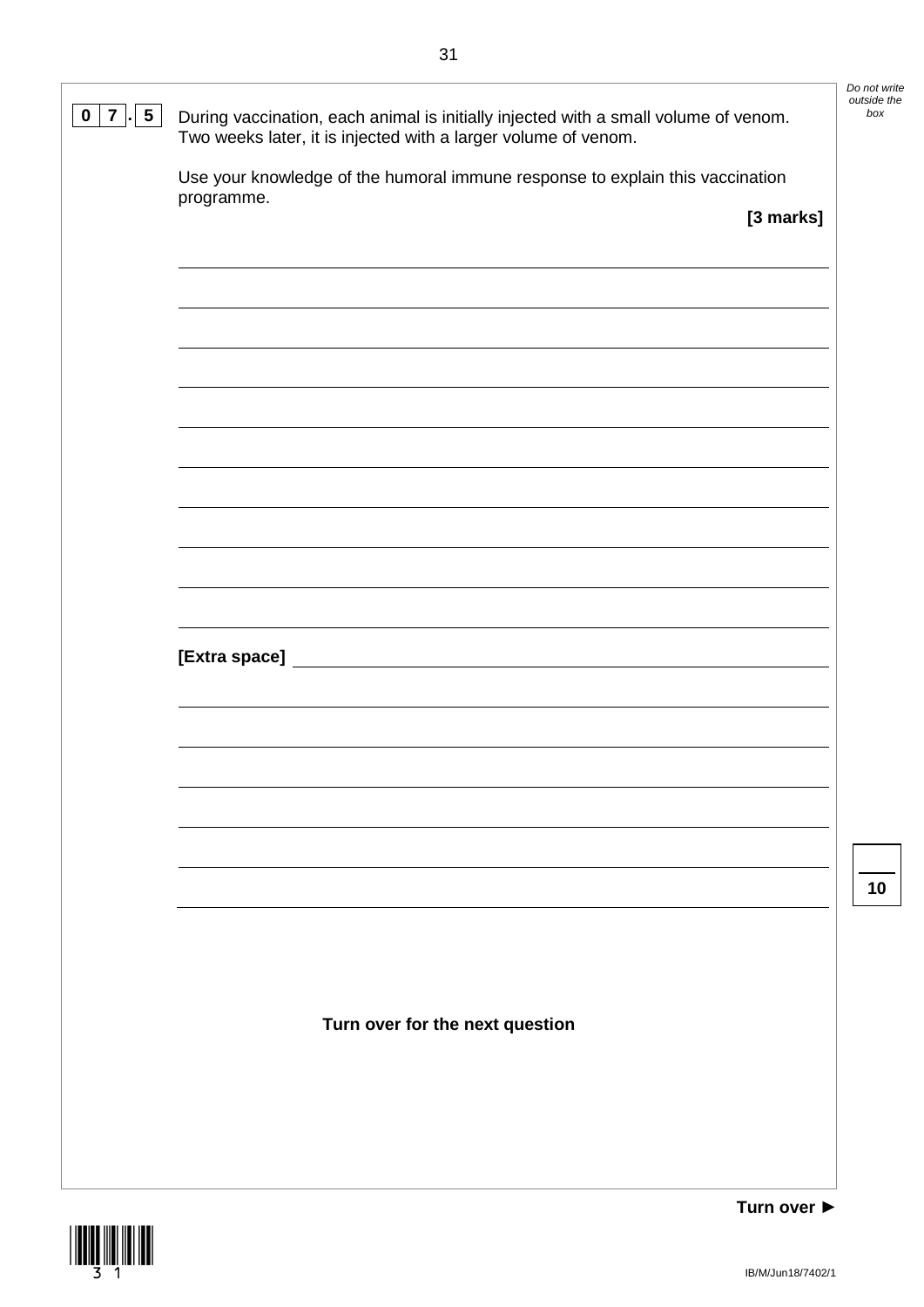**0** 8 Scientists investigated the effect of a heat treatment on mass transport in barley **by** plants.

- They applied steam to one short section of a leaf of the heat-treated plants. This area is shown by the arrows in **Figure 9**.
- They did not apply steam to the leaves of control plants.
- They then supplied carbon dioxide containing radioactively-labelled carbon to each plant in the area shown by the rectangular boxes in **Figure 9**.
- After 4 hours, they:
	- found the position of the radioactively-labelled carbon in each plant. These results are shown in **Figure 9**.
	- recorded the water content of the parts of the leaf that were supplied with radioactively-labelled carbon dioxide. These results are shown in **Table 4**.

## **Figure 9**



0 hours

4 hours





0 hours

4 hours



| <b>Plant from which the</b> | Water content of leaf / % of maximum |
|-----------------------------|--------------------------------------|
| leaf was taken              | $(± 2$ standard deviations)          |
| <b>Heat-treated Plant</b>   | 84.6<br>$(\pm 11.3)$                 |
| <b>Control Plant,</b>       | 92.8                                 |
| not heat treated            | $(\pm 8.6)$                          |

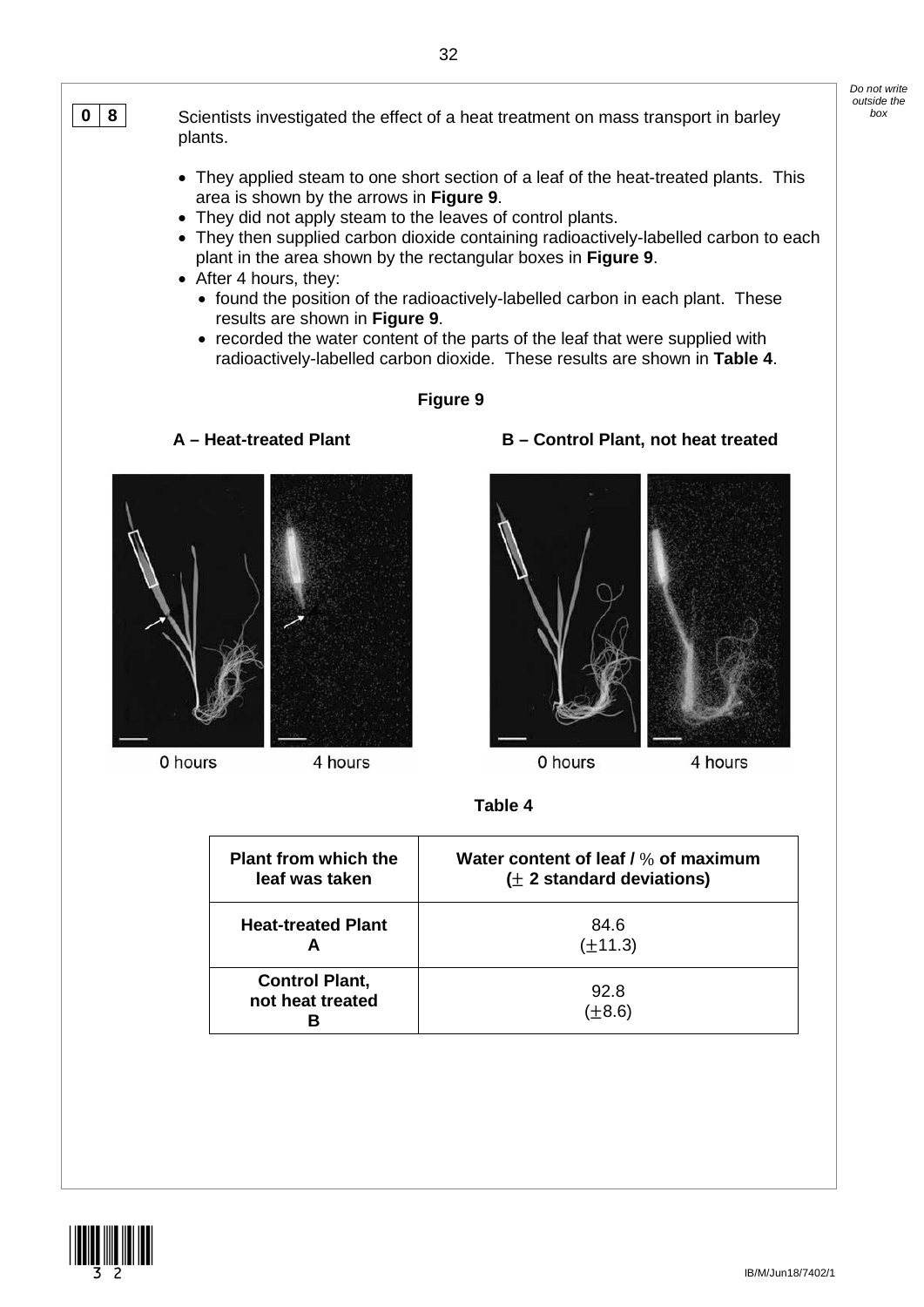| 8<br>1<br>U                                                | The scientists concluded that this heat treatment damaged the phloem.            | Do not write<br>outside the<br>box |
|------------------------------------------------------------|----------------------------------------------------------------------------------|------------------------------------|
|                                                            | Explain how the results in Figure 9 support this conclusion.<br>[2 marks]        |                                    |
|                                                            |                                                                                  |                                    |
|                                                            |                                                                                  |                                    |
|                                                            |                                                                                  |                                    |
|                                                            |                                                                                  |                                    |
|                                                            |                                                                                  |                                    |
|                                                            |                                                                                  |                                    |
| $\overline{2}$<br>8 <sup>1</sup><br>$\boldsymbol{0}$<br>H. | The scientists also concluded that this heat treatment did not affect the xylem. |                                    |
|                                                            | Explain how the results in Table 4 support this conclusion.                      |                                    |
|                                                            | [2 marks]                                                                        |                                    |
|                                                            |                                                                                  |                                    |
|                                                            |                                                                                  |                                    |
|                                                            |                                                                                  |                                    |
|                                                            |                                                                                  |                                    |
|                                                            |                                                                                  |                                    |
|                                                            |                                                                                  |                                    |

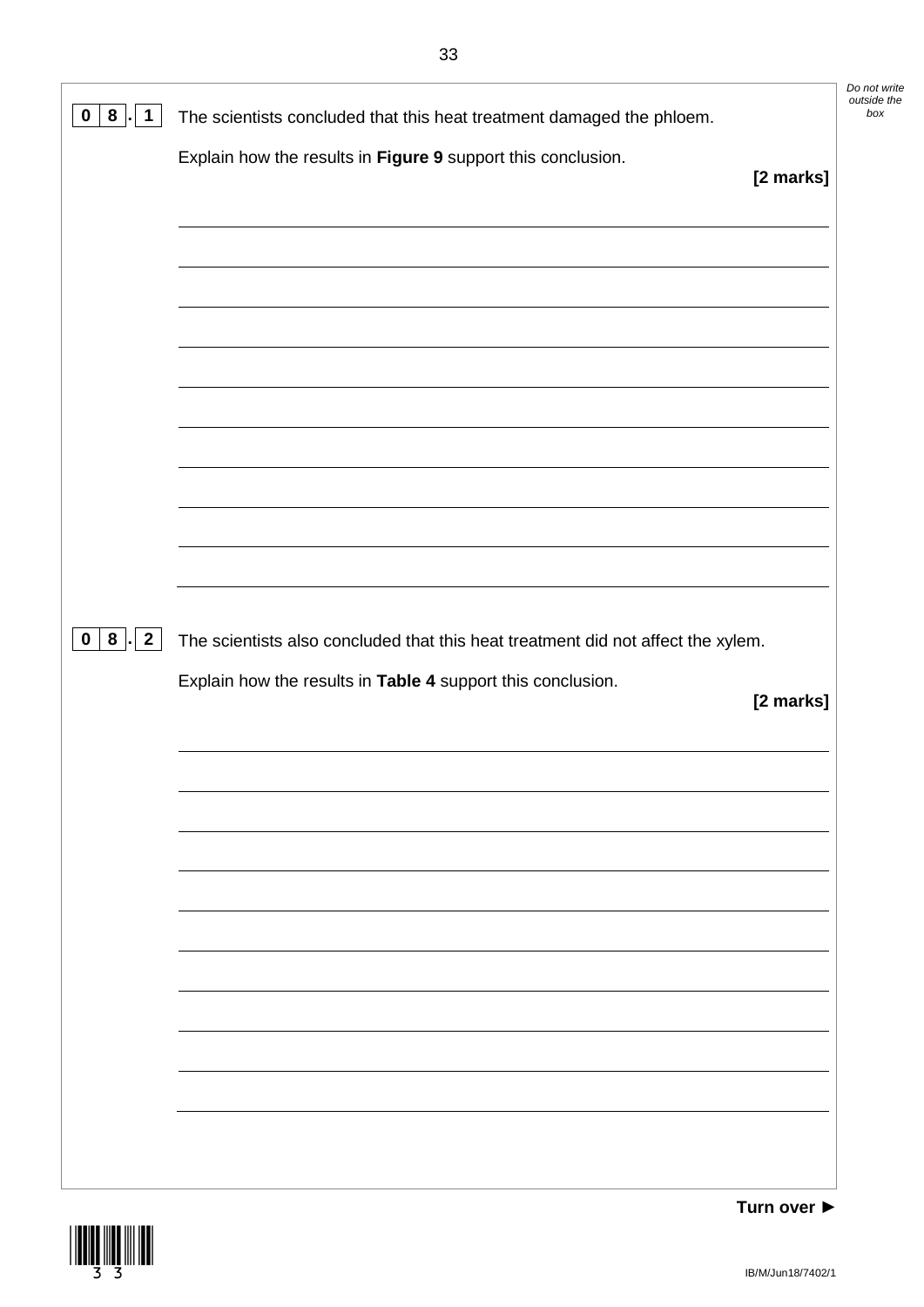

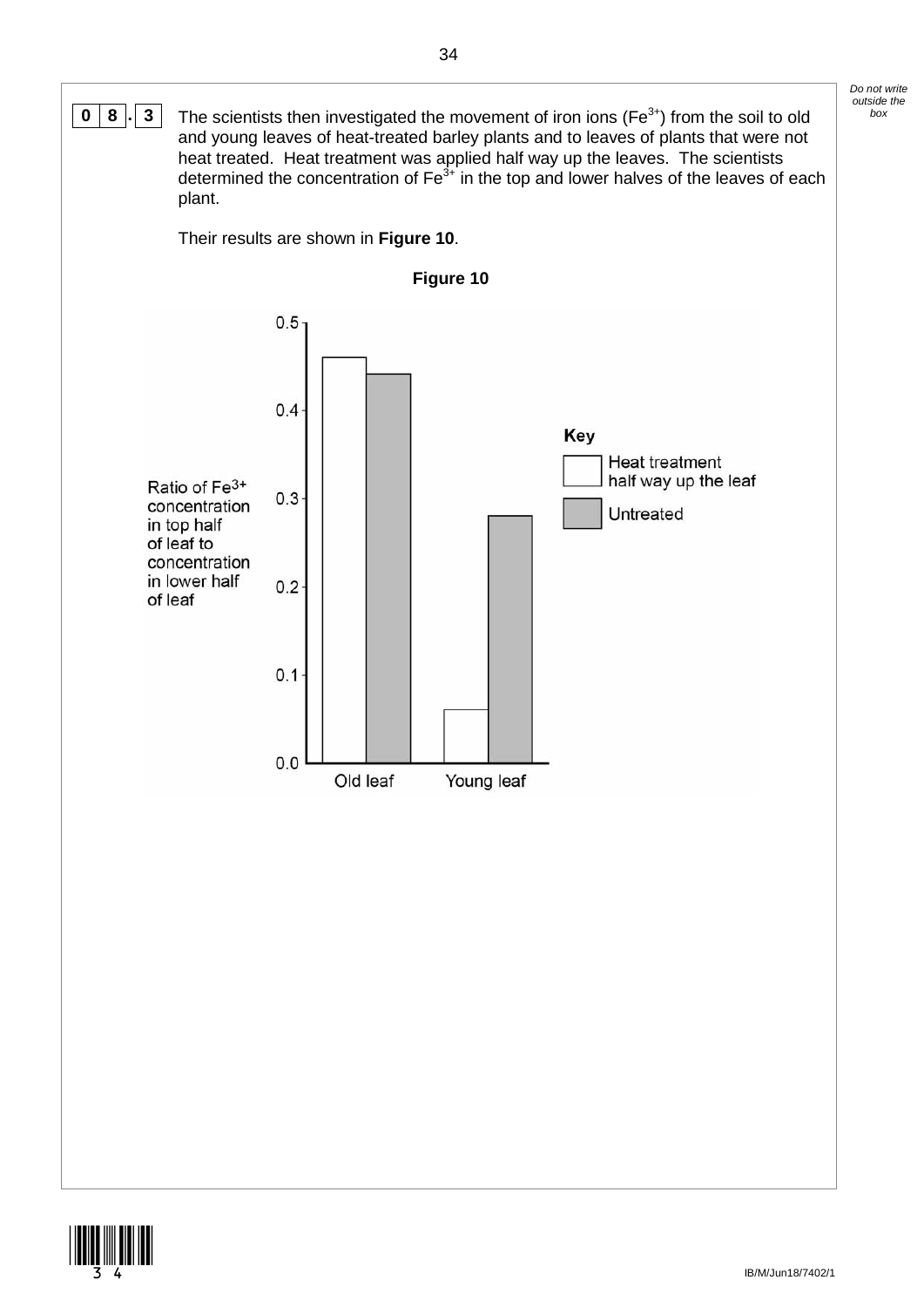| What can you conclude about the movement of Fe <sup>3+</sup> in barley plants?<br>Use all the information provided. |           |
|---------------------------------------------------------------------------------------------------------------------|-----------|
|                                                                                                                     | [4 marks] |
|                                                                                                                     |           |
|                                                                                                                     |           |
|                                                                                                                     |           |
|                                                                                                                     |           |
|                                                                                                                     |           |
|                                                                                                                     |           |
|                                                                                                                     |           |
|                                                                                                                     |           |
|                                                                                                                     |           |
|                                                                                                                     |           |
|                                                                                                                     |           |
|                                                                                                                     |           |
|                                                                                                                     |           |
|                                                                                                                     |           |
|                                                                                                                     |           |
|                                                                                                                     |           |
|                                                                                                                     |           |
|                                                                                                                     |           |
|                                                                                                                     |           |
|                                                                                                                     |           |
|                                                                                                                     |           |
|                                                                                                                     |           |
|                                                                                                                     |           |
|                                                                                                                     |           |
|                                                                                                                     |           |
|                                                                                                                     |           |
|                                                                                                                     |           |

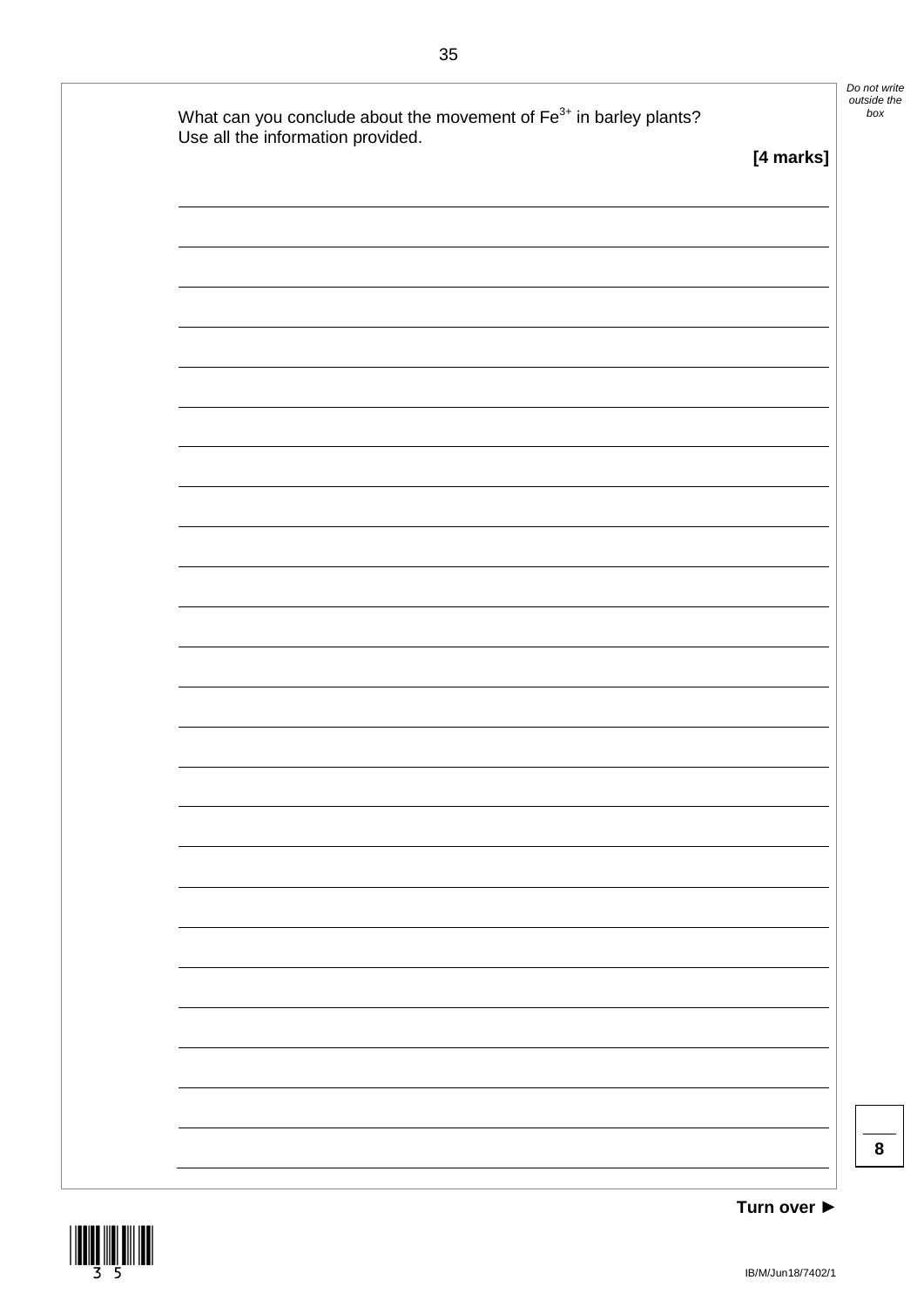

![](_page_35_Picture_1.jpeg)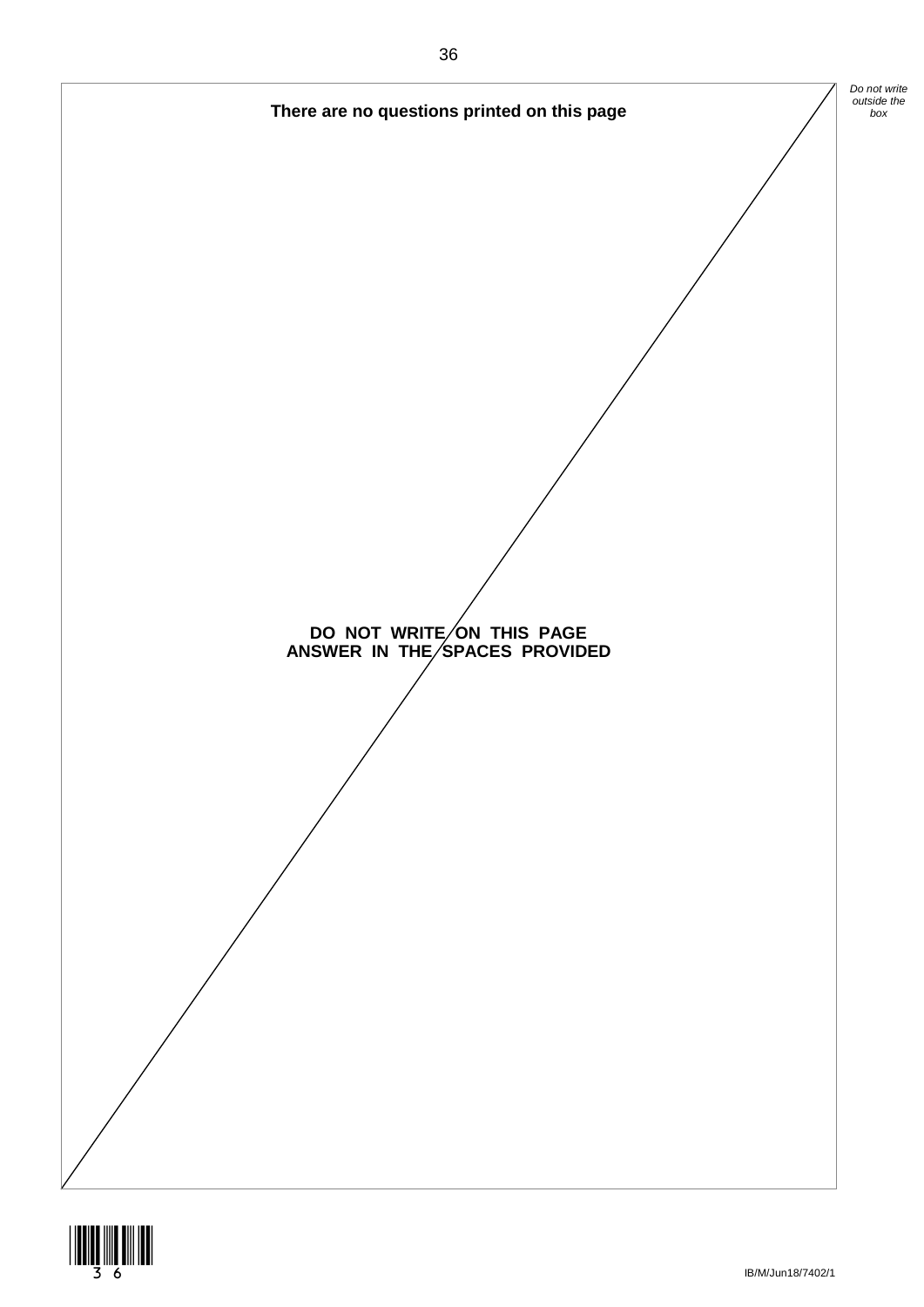| 9 <sub>1</sub><br>$\mathbf 0$<br>$\overline{1}$ | Describe the role of two named enzymes in the process of semi-conservative | Do not write<br>outside the<br>box |
|-------------------------------------------------|----------------------------------------------------------------------------|------------------------------------|
|                                                 | replication of DNA.<br>[3 marks]                                           |                                    |
|                                                 |                                                                            |                                    |
|                                                 |                                                                            |                                    |
|                                                 |                                                                            |                                    |
|                                                 |                                                                            |                                    |
|                                                 |                                                                            |                                    |
|                                                 |                                                                            |                                    |
|                                                 |                                                                            |                                    |
|                                                 |                                                                            |                                    |
|                                                 |                                                                            |                                    |
|                                                 |                                                                            |                                    |
|                                                 |                                                                            |                                    |
|                                                 |                                                                            |                                    |
|                                                 |                                                                            |                                    |
|                                                 |                                                                            |                                    |
|                                                 |                                                                            |                                    |
|                                                 |                                                                            |                                    |
|                                                 |                                                                            |                                    |
|                                                 |                                                                            |                                    |
|                                                 |                                                                            |                                    |
|                                                 |                                                                            |                                    |
|                                                 |                                                                            |                                    |
|                                                 |                                                                            |                                    |
|                                                 | Question 9 continues on the next page                                      |                                    |
|                                                 |                                                                            |                                    |
|                                                 |                                                                            |                                    |
|                                                 |                                                                            |                                    |
|                                                 |                                                                            |                                    |

![](_page_36_Picture_1.jpeg)

 $\mathbb{L}$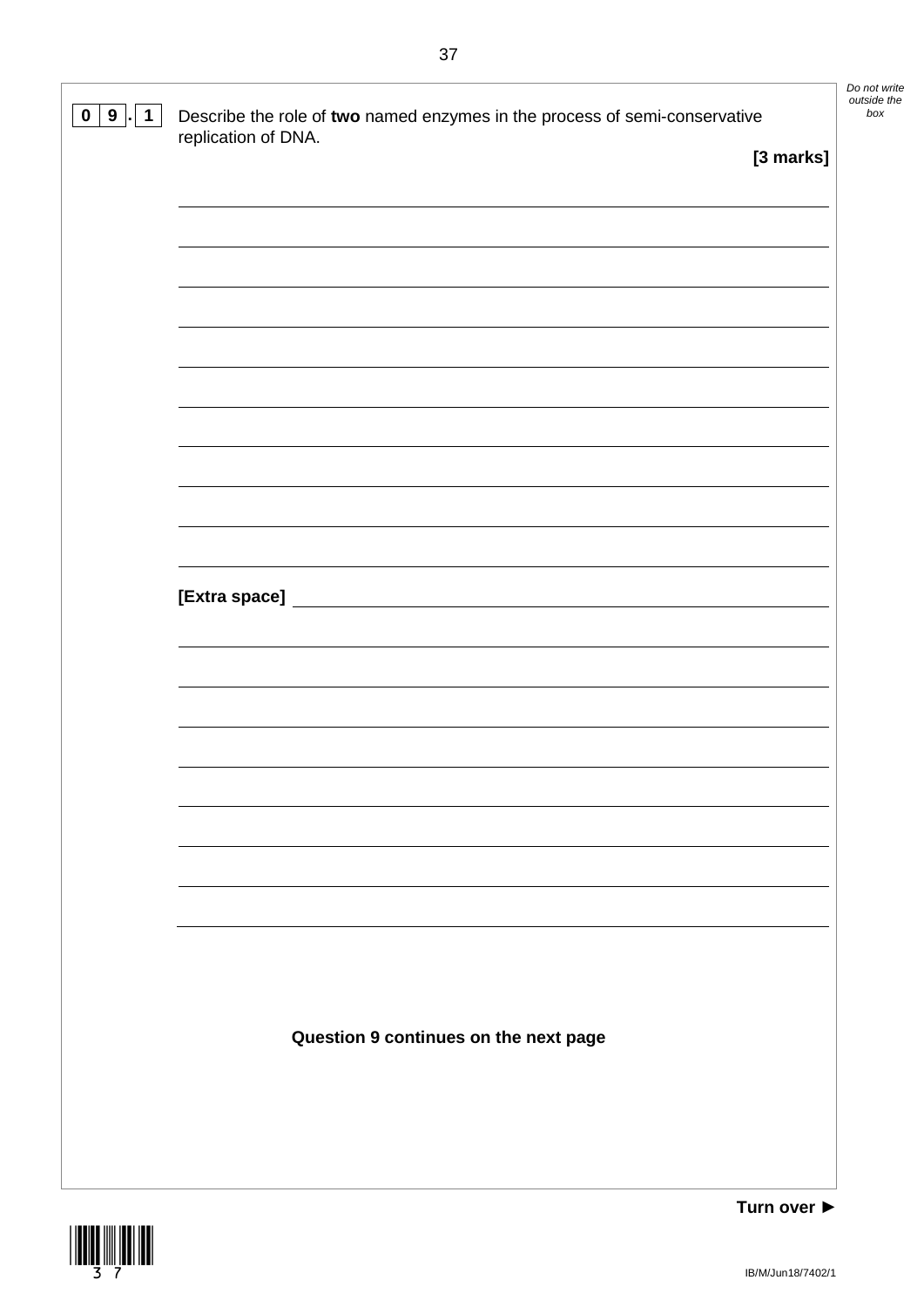*Do not write outside the* 

**0 9**  $\cdot$  **2** Scientists investigated the function of a eukaryotic cell protein called cyclin A. This protein is thought to be involved with the binding of one of the enzymes required at the start of DNA replication.

The scientists treated cultures of cells in the following ways.

- **C** Control cells, untreated
- **D** Added antibody that binds specifically to cyclin A
- **E** Added RNA that prevents translation of cyclin A
- **F** Added RNA that prevents translation of cyclin A **and** added cyclin A protein

They then determined the percentage of cells in each culture in which DNA was replicating.

Their results are shown in **Table 5**.

| וחו |  |
|-----|--|
|-----|--|

| <b>Cell treatment</b>                                                        | Percentage of cells where DNA was<br>replicating |
|------------------------------------------------------------------------------|--------------------------------------------------|
| C<br>Control                                                                 | 91                                               |
| D<br>Antibody that binds specifically to cyclin A                            | 11                                               |
| Е<br>RNA that prevents translation of cyclin A                               | 10                                               |
| F<br>RNA that prevents translation of cyclin A<br>and added cyclin A protein | 92                                               |

![](_page_37_Picture_11.jpeg)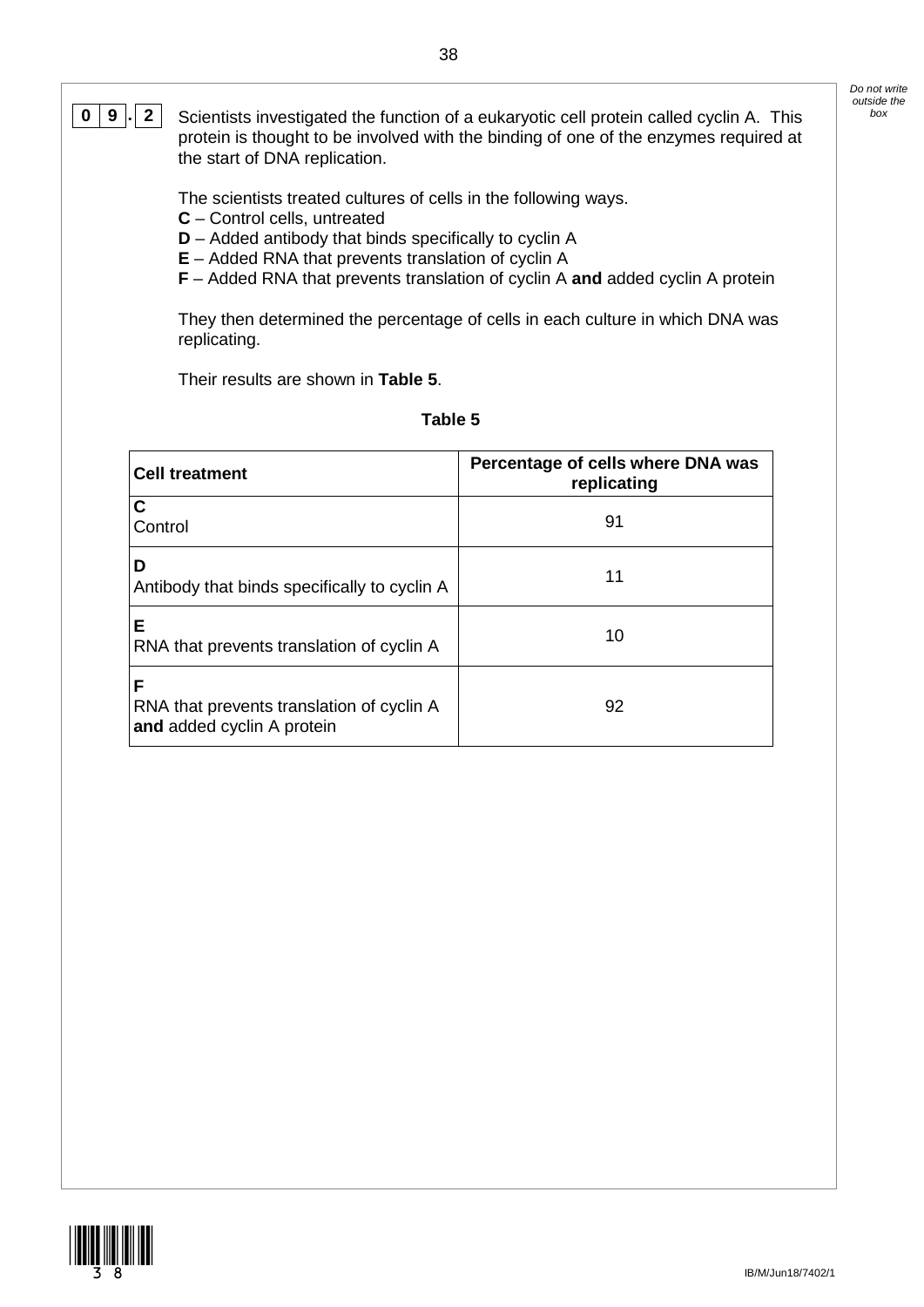| Suggest explanations for the results in Table 5.<br>[3 marks] |
|---------------------------------------------------------------|
|                                                               |
|                                                               |
|                                                               |
|                                                               |
|                                                               |
|                                                               |
|                                                               |
|                                                               |
|                                                               |
|                                                               |
|                                                               |
|                                                               |
|                                                               |
|                                                               |
|                                                               |
|                                                               |
|                                                               |
|                                                               |
|                                                               |
|                                                               |
|                                                               |
|                                                               |

![](_page_38_Picture_1.jpeg)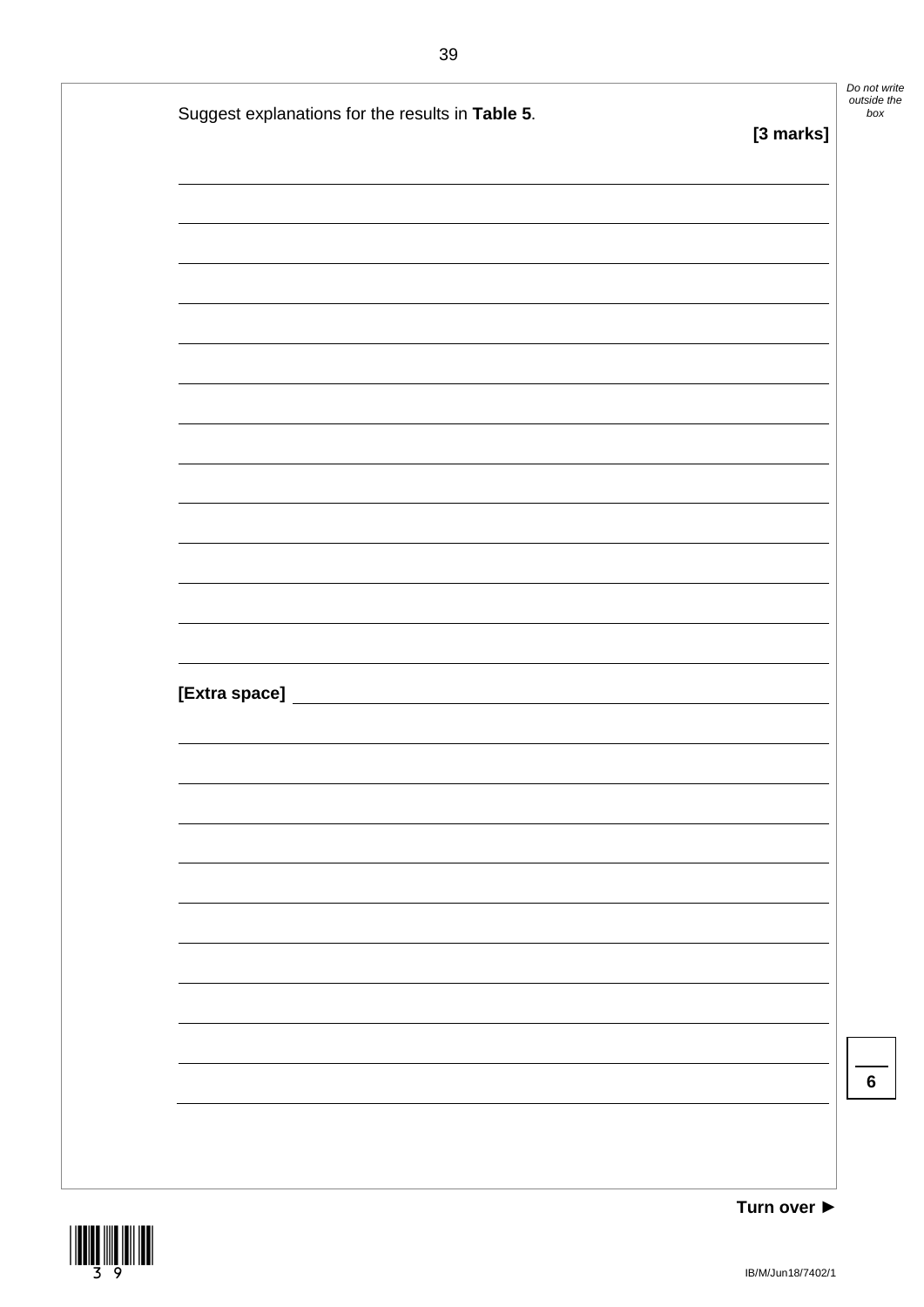| $\mathbf 1$<br>$\mathbf{0}$ | Describe the gross structure of the human gas exchange system and how we breathe | Do not write<br>outside the<br>box |
|-----------------------------|----------------------------------------------------------------------------------|------------------------------------|
|                             | in and out.<br>[6 marks]                                                         |                                    |
|                             |                                                                                  |                                    |
|                             |                                                                                  |                                    |
|                             |                                                                                  |                                    |
|                             |                                                                                  |                                    |
|                             |                                                                                  |                                    |
|                             |                                                                                  |                                    |
|                             |                                                                                  |                                    |
|                             |                                                                                  |                                    |
|                             |                                                                                  |                                    |
|                             |                                                                                  |                                    |
|                             |                                                                                  |                                    |
|                             |                                                                                  |                                    |
|                             |                                                                                  |                                    |
|                             |                                                                                  |                                    |
|                             |                                                                                  |                                    |
|                             |                                                                                  |                                    |
|                             |                                                                                  |                                    |
|                             |                                                                                  |                                    |
|                             |                                                                                  |                                    |
|                             |                                                                                  |                                    |
|                             |                                                                                  |                                    |
|                             |                                                                                  |                                    |
|                             |                                                                                  |                                    |
|                             |                                                                                  |                                    |
|                             |                                                                                  |                                    |
|                             |                                                                                  |                                    |
|                             |                                                                                  |                                    |
|                             |                                                                                  |                                    |
|                             |                                                                                  |                                    |
|                             |                                                                                  |                                    |
|                             |                                                                                  |                                    |
|                             |                                                                                  |                                    |

![](_page_39_Picture_1.jpeg)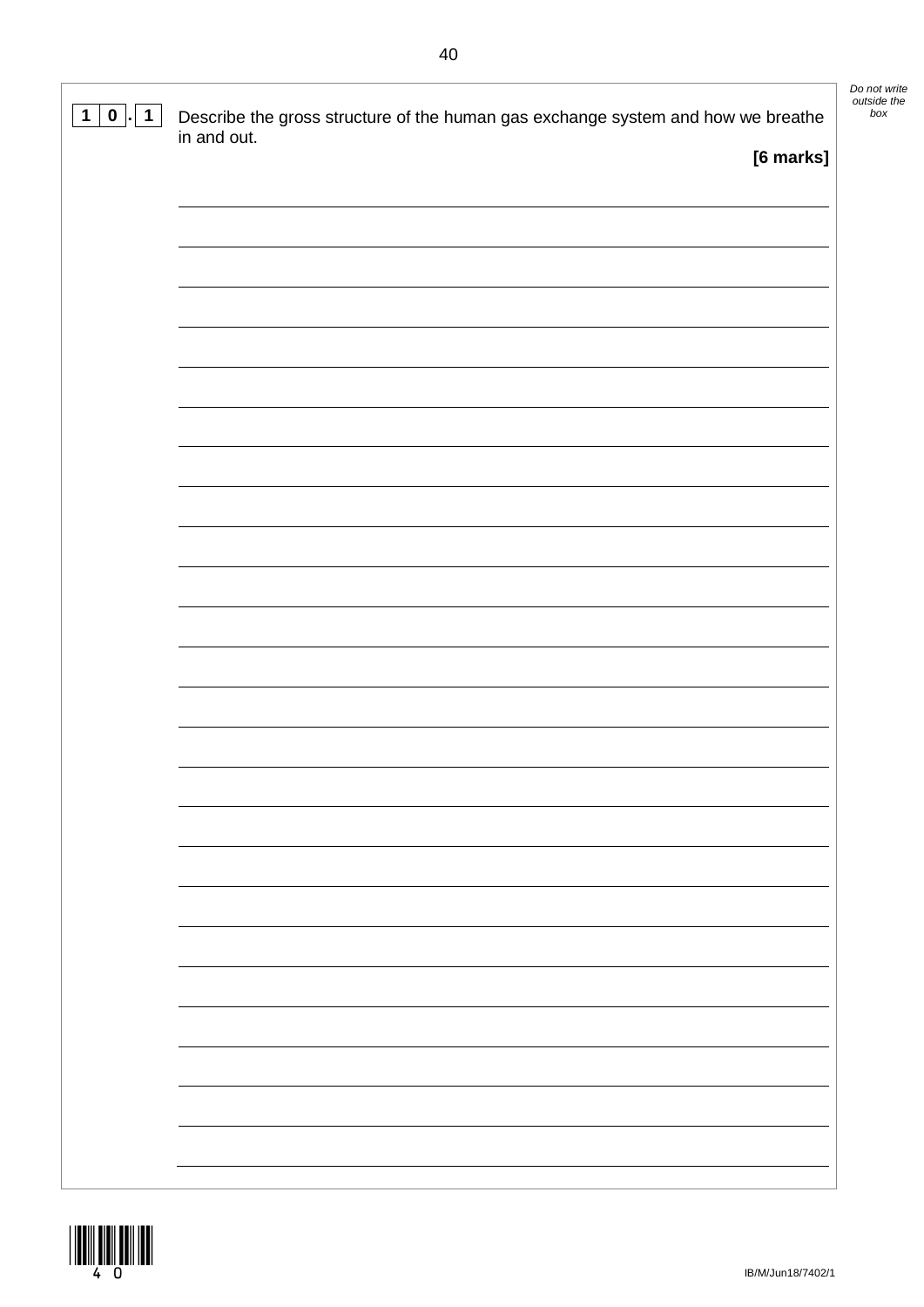| $\overline{2}$<br>$\mathbf 0$<br>1 | Mucus produced by epithelial cells in the human gas exchange system contains<br>triglycerides and phospholipids. | Do not write<br>outside the<br>box |
|------------------------------------|------------------------------------------------------------------------------------------------------------------|------------------------------------|
|                                    | Compare and contrast the structure and properties of triglycerides and phospholipids.<br>[5 marks]               |                                    |
|                                    |                                                                                                                  |                                    |
|                                    |                                                                                                                  |                                    |
|                                    |                                                                                                                  |                                    |
|                                    |                                                                                                                  |                                    |
|                                    |                                                                                                                  |                                    |
|                                    |                                                                                                                  |                                    |
|                                    |                                                                                                                  |                                    |
|                                    |                                                                                                                  |                                    |
|                                    |                                                                                                                  |                                    |
|                                    |                                                                                                                  |                                    |
|                                    |                                                                                                                  |                                    |
|                                    |                                                                                                                  |                                    |
|                                    |                                                                                                                  |                                    |
|                                    |                                                                                                                  |                                    |

![](_page_40_Picture_1.jpeg)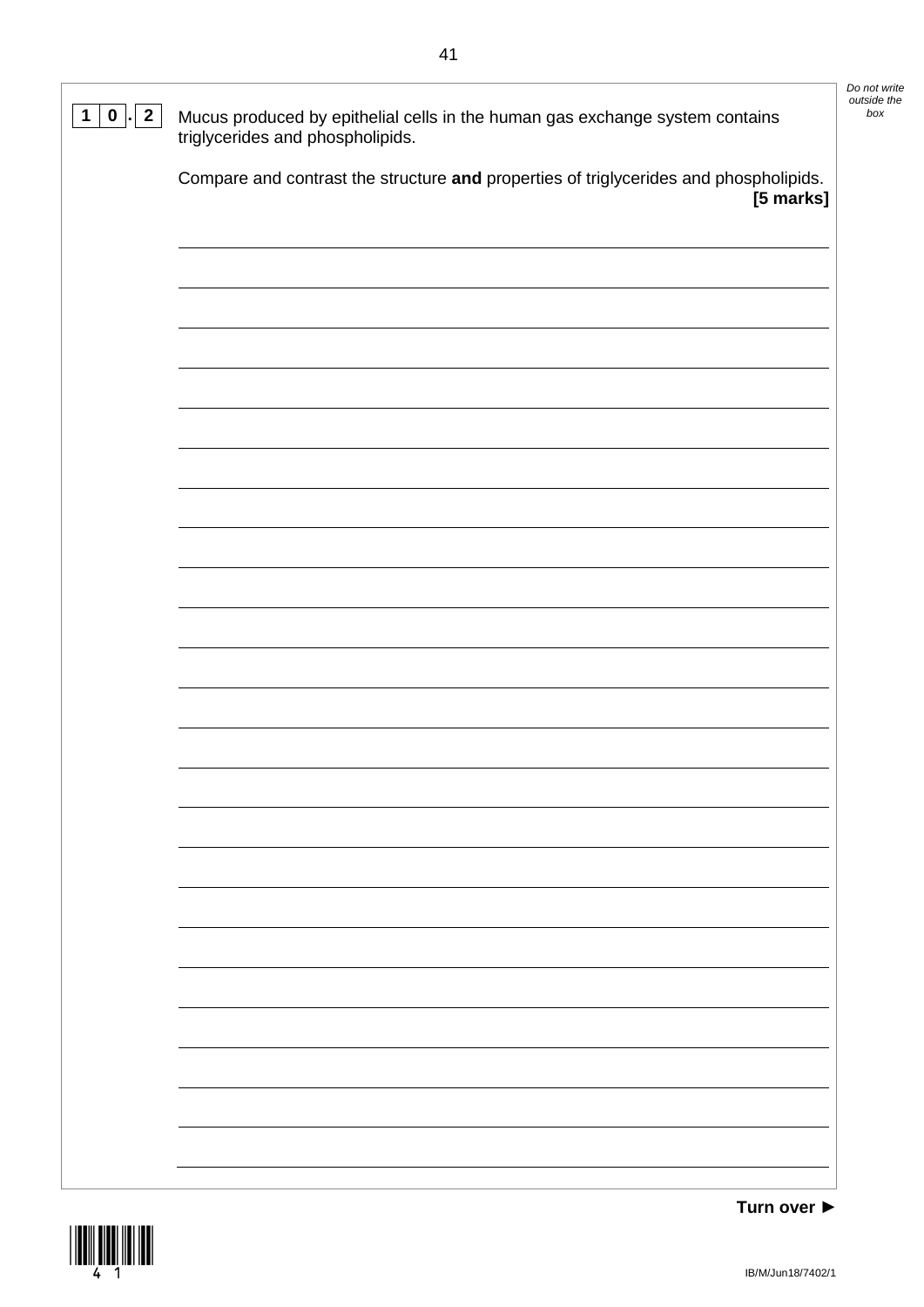| Mucus also contains glycoproteins. One of these glycoproteins is a polypeptide with<br>the sugar, lactose, attached.  |
|-----------------------------------------------------------------------------------------------------------------------|
| Describe how lactose is formed and where in the cell it would be attached to a<br>polypeptide to form a glycoprotein. |
| [4 marks]                                                                                                             |
|                                                                                                                       |
|                                                                                                                       |
|                                                                                                                       |
|                                                                                                                       |
|                                                                                                                       |
|                                                                                                                       |
|                                                                                                                       |
|                                                                                                                       |
|                                                                                                                       |
|                                                                                                                       |
|                                                                                                                       |
|                                                                                                                       |
|                                                                                                                       |
|                                                                                                                       |
|                                                                                                                       |
|                                                                                                                       |
|                                                                                                                       |
|                                                                                                                       |
|                                                                                                                       |
|                                                                                                                       |
|                                                                                                                       |
|                                                                                                                       |
| <b>END OF QUESTIONS</b>                                                                                               |

 $\frac{1}{4}$ 

| Do not write |
|--------------|
| outside the  |
| box          |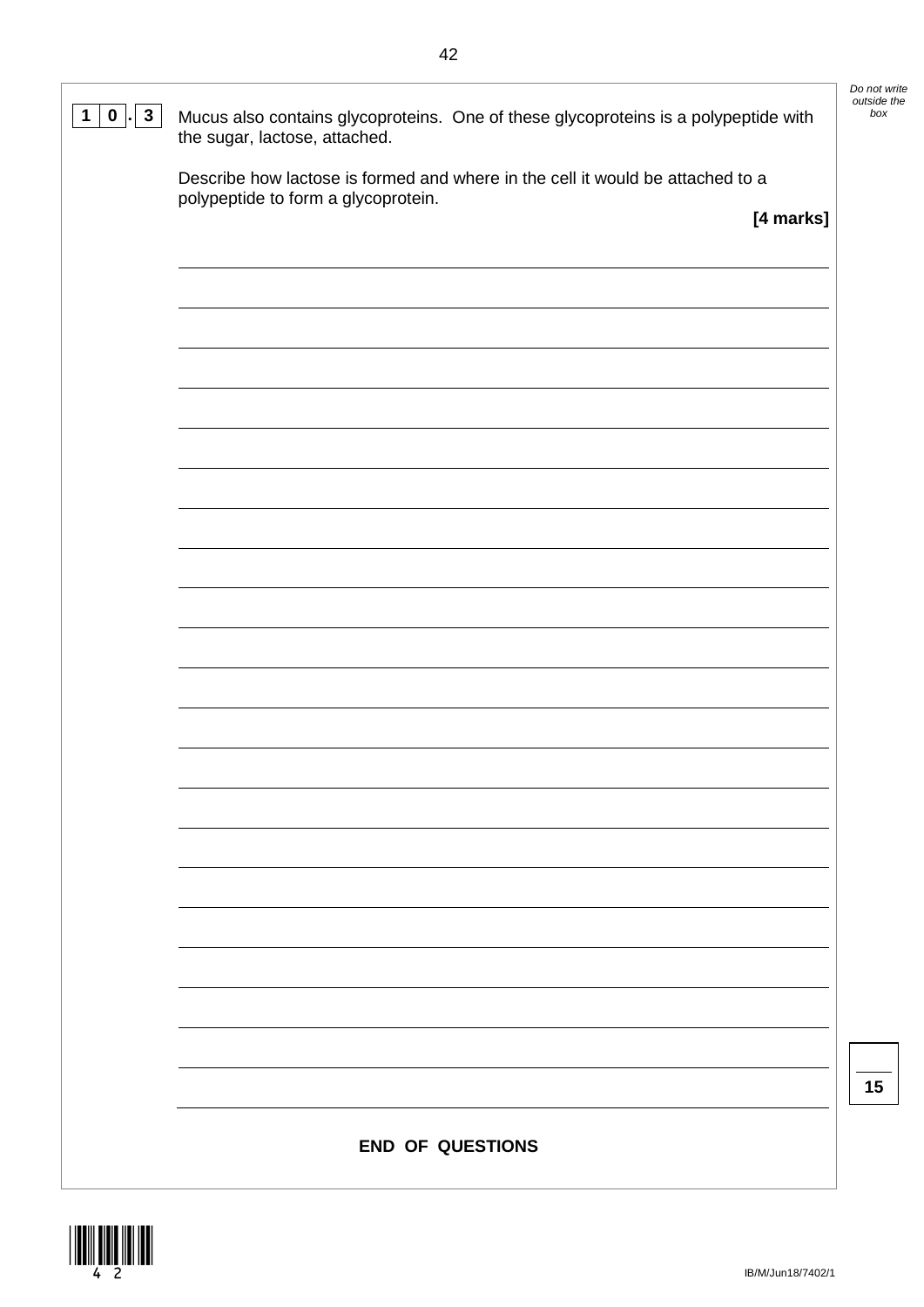![](_page_42_Figure_0.jpeg)

![](_page_42_Picture_1.jpeg)